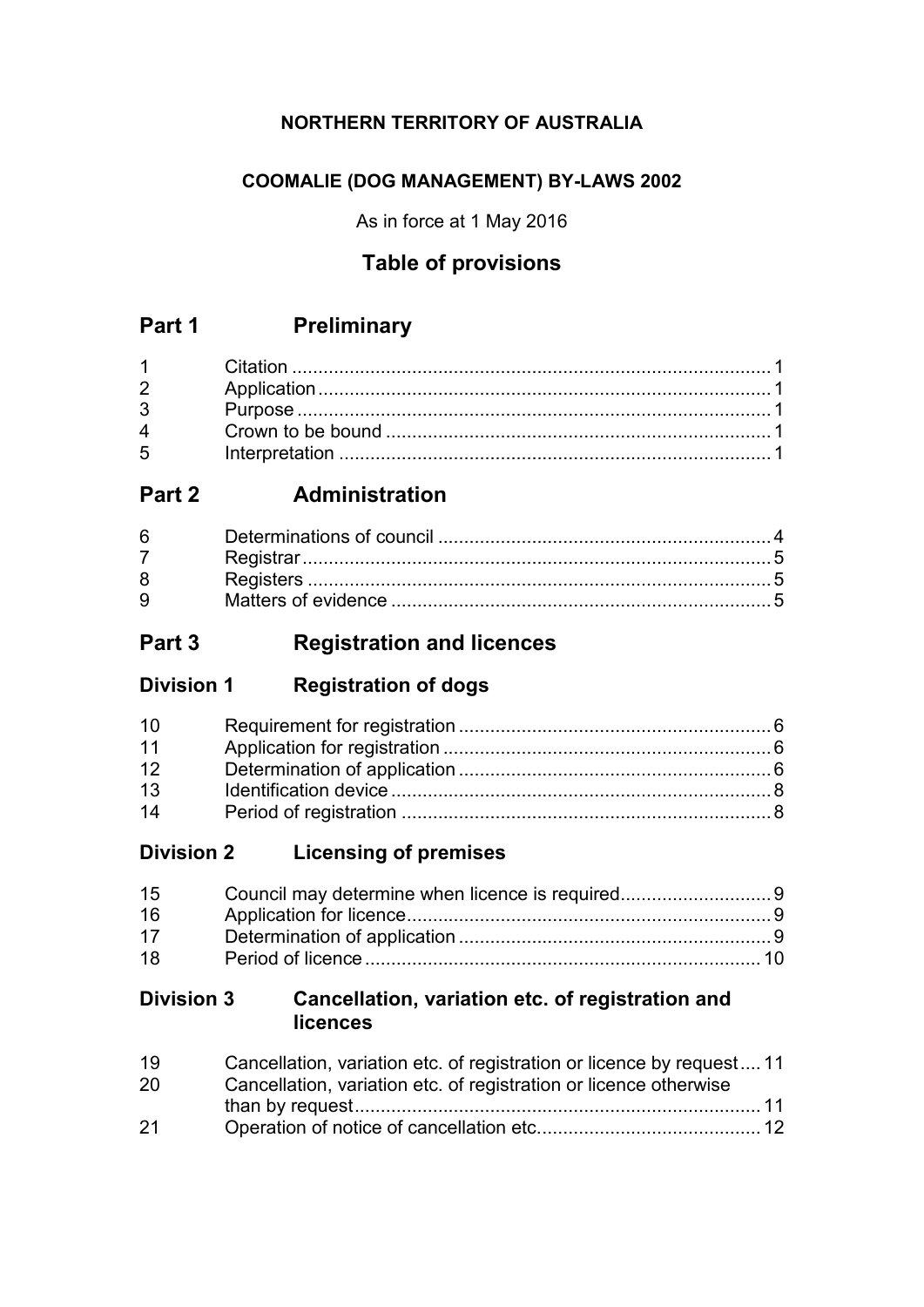# **Division 4 Regulatory**

| 22 | . General penalty |  |
|----|-------------------|--|
| 23 |                   |  |

# **Part 4 Dog management**

# **Division 1 Offences**

| 24 |                                                  |  |
|----|--------------------------------------------------|--|
| 25 |                                                  |  |
| 26 |                                                  |  |
| 27 |                                                  |  |
| 28 |                                                  |  |
| 29 |                                                  |  |
| 30 |                                                  |  |
| 31 |                                                  |  |
| 32 | Dogs attacking or menacing persons or animals 15 |  |
| 33 |                                                  |  |
| 34 |                                                  |  |
| 35 |                                                  |  |
| 36 |                                                  |  |
| 37 |                                                  |  |
| 38 |                                                  |  |
| 39 |                                                  |  |
| 40 |                                                  |  |

# **Division 2 Enforcement**

| 41 |  |
|----|--|
| 42 |  |

# **Division 3 Pounds and impounded dogs**

| 43 |  |
|----|--|
| 44 |  |
| 45 |  |
| 46 |  |
| 47 |  |
| 48 |  |

# **Part 5 Miscellaneous**

| 49 |  |
|----|--|
| 50 |  |
| 51 |  |
| 52 |  |
|    |  |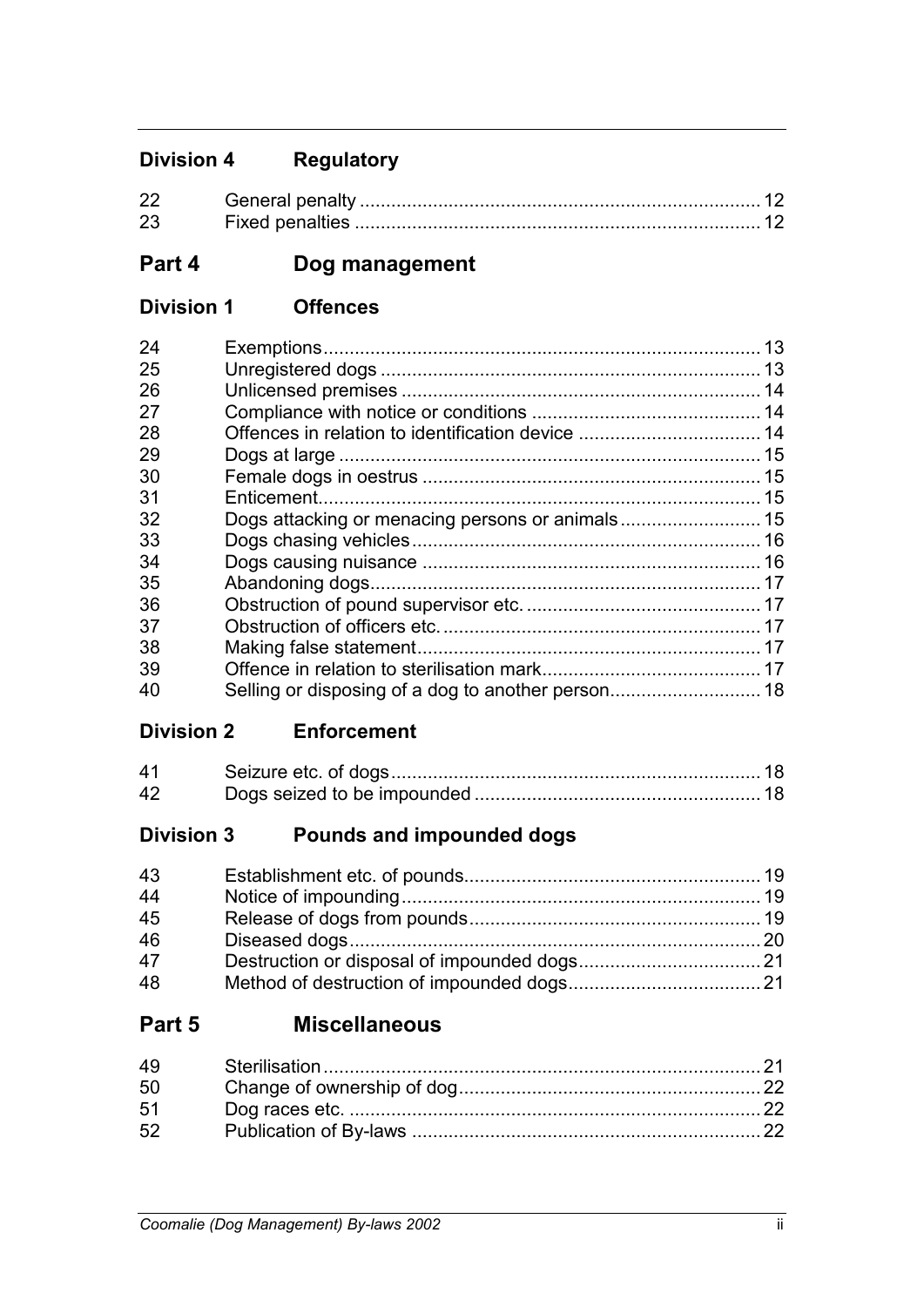**Schedule 1**

**Schedule 2**

**Schedule 3**

**ENDNOTES**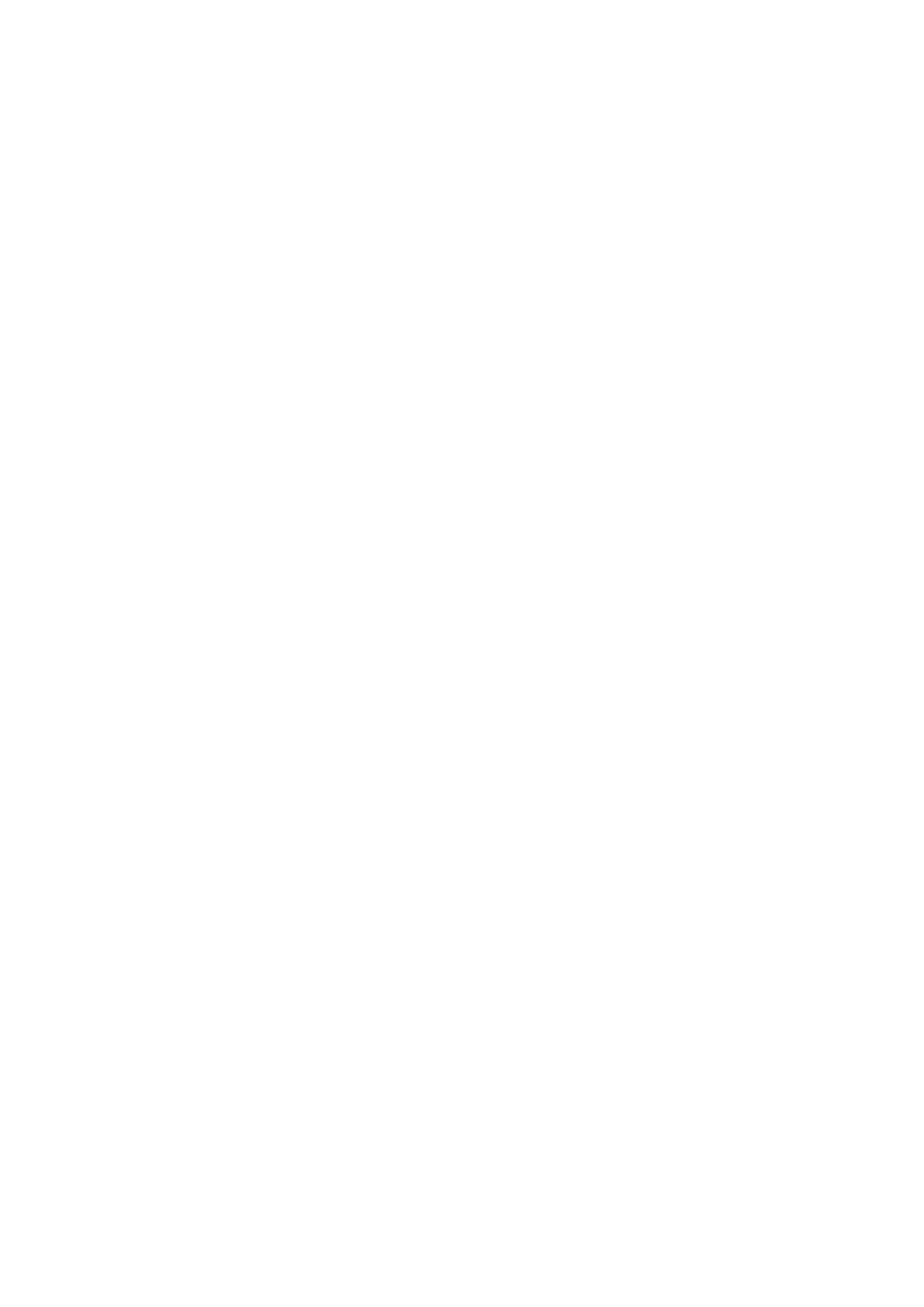# **NORTHERN TERRITORY OF AUSTRALIA**

As in force at 1 May 2016 \_\_\_\_\_\_\_\_\_\_\_\_\_\_\_\_\_\_\_\_

\_\_\_\_\_\_\_\_\_\_\_\_\_\_\_\_\_\_\_\_

# **COOMALIE (DOG MANAGEMENT) BY-LAWS 2002**

### **By-laws under the** *Local Government Act 2008*

# **Part 1 Preliminary**

#### **1 Citation**

These By-laws may be cited as the *Coomalie (Dog Management) By-laws 2002*.

#### **2 Application**

Unless the contrary intention appears, these By-laws apply to all areas within the council area.

#### **3 Purpose**

The purpose of these By-laws is to provide for the keeping of dogs within the council area in a manner compatible with the enjoyment by residents of a congenial living environment.

#### **4 Crown to be bound**

These By-laws bind the Crown in right of the Territory.

#### **5 Interpretation**

(1) In these By-laws, unless the contrary intention appears:

*abandon* includes deliberately leaving a dog at premises or failing to obtain the release of the dog from a pound.

*appropriate fee* means the fee determined by the council to be the fee for a licence, registration or other matter or for a class of licence, registration or other matter.

*approved* means approved by the council by resolution.

*attack*, in relation to the actions of a dog, means an action of a dog that involves the dog rushing at, biting, chasing, menacing or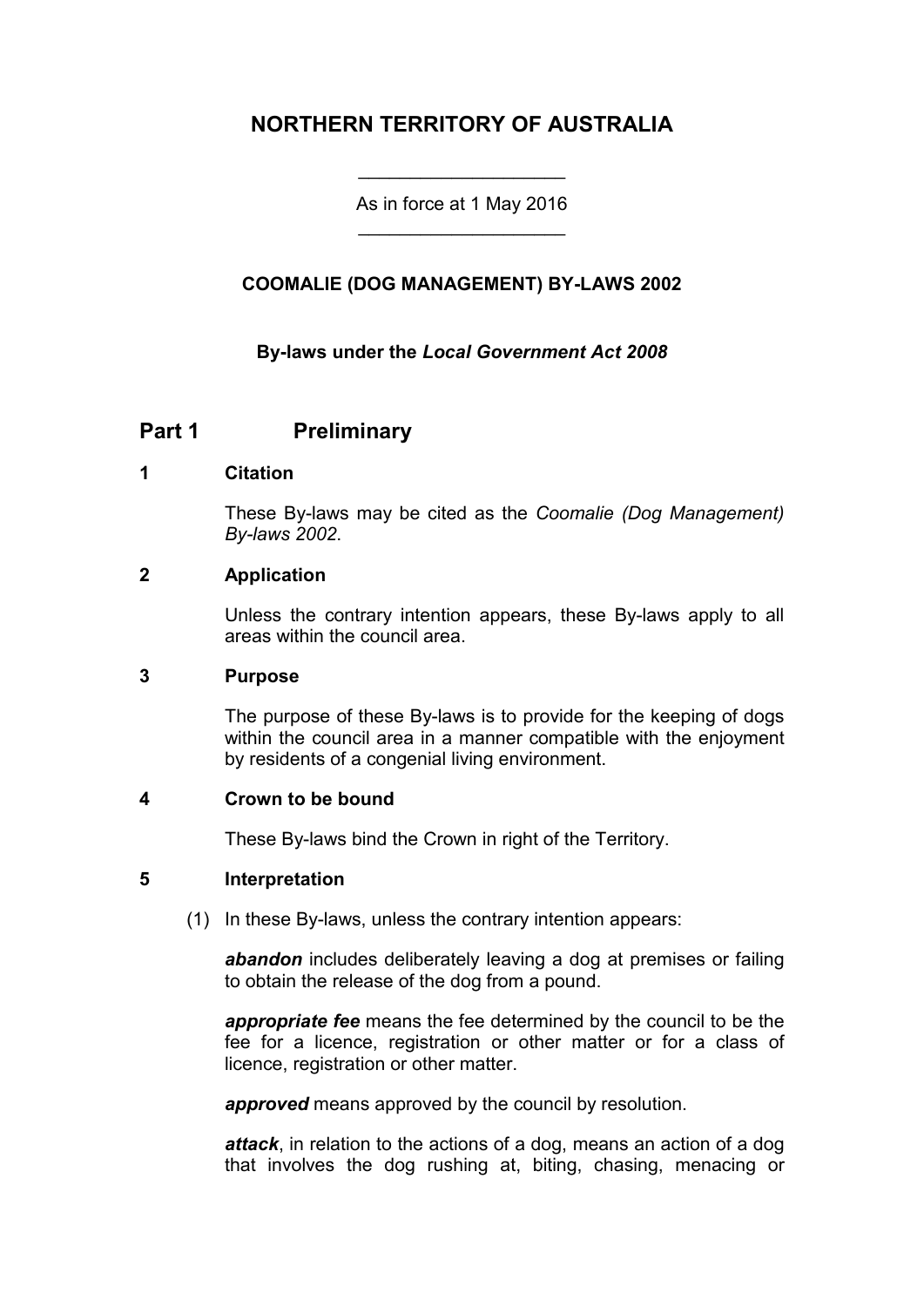worrying a person or another animal and, in so doing, actually touching the person or animal or the clothing or other property in the immediate possession or under the immediate control of the person, whether or not any injury or damage occurs to the person, animal or property.

*council* means the Coomalie Community Government Council.

*determined* means determined by the council by resolution.

*dog* means an animal of the genus *Canis*.

*dog-tag* means a dog-tag issued under by-law 13.

*guide dog* means a dog trained by a guide dog training institution approved by the council and used as a guide by a person who is wholly or partially blind or deaf.

*identification device* means a device or mark used for identifying a dog registered under these By-laws and includes a dog-tag, tattoo or other approved device or mark.

*licence* means a licence granted or renewed under these By-laws.

*menace*, in relation to the actions of a dog, means an action that creates a reasonable apprehension in a person that:

- (a) the dog is likely to attack the person or an animal owned by the person or in his or her control; or
- (b) the dog is likely to attack another person or an animal owned by that person or in his or her control,

and includes a reasonable apprehension that the dog may escape, or be released from restraint, to attack a person or animal.

*owner*, in relation to a dog, means:

- (a) the registered owner of the dog or the person for the time being in control of the dog;
- (b) the occupier of premises or a part of premises where the dog is usually kept; or
- (c) if the owner has not attained the age of 17 years a parent or guardian of the owner,

but does not include a person controlling or keeping a dog that is seized or impounded under Part 4, Division 2.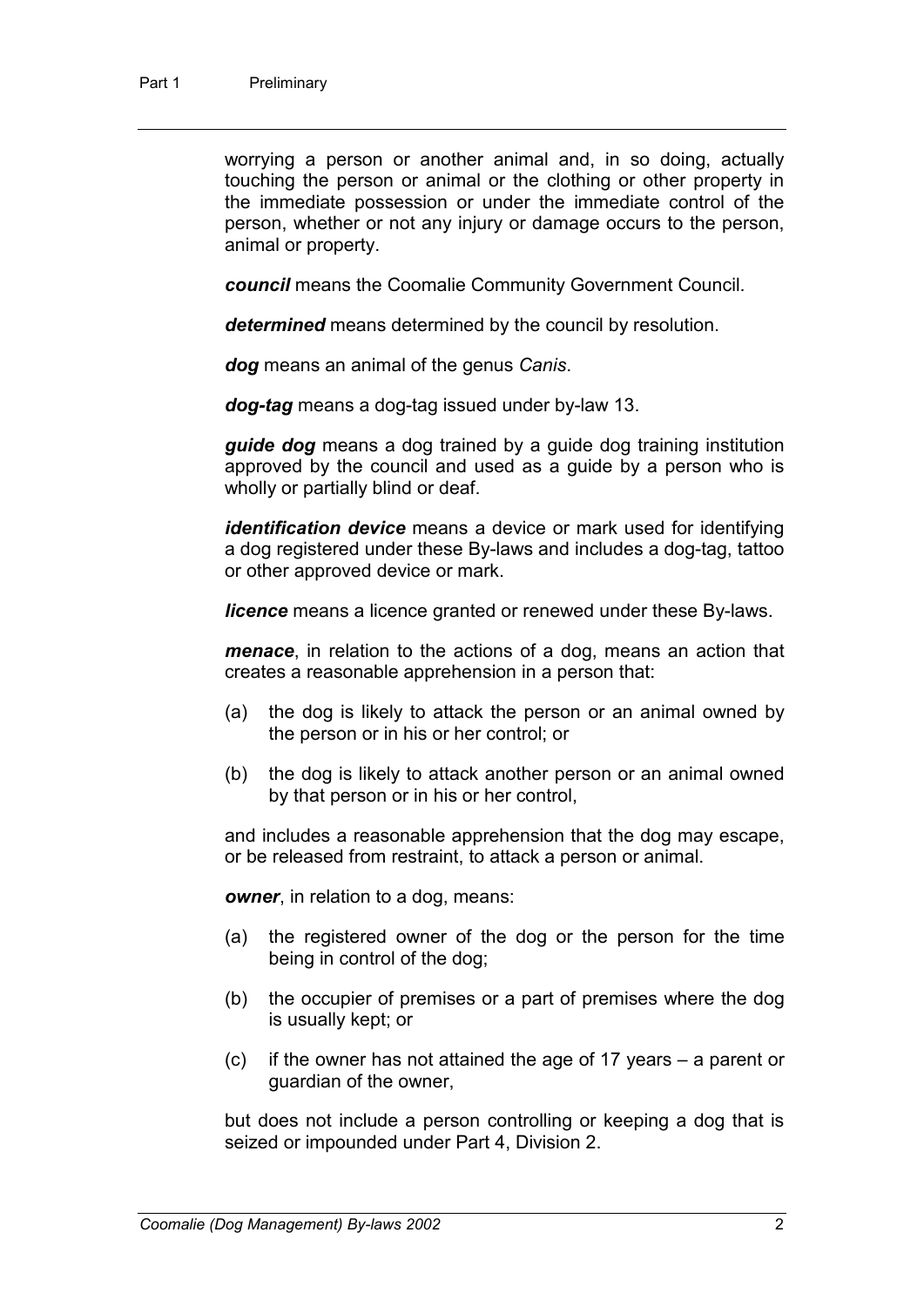#### *pound* means:

- (a) a pound established; or
- (b) premises used as a pound,

in accordance with by-law 43.

*pound supervisor* means a pound supervisor appointed under by-law 43(2).

*premises* includes a building and land (whether built on or not).

*public place* includes:

- (a) a place to which free access is permitted to the public, with the express or tacit consent of the owner or occupier of the place;
- (b) a place to which the public are admitted on payment of money, the test of the admittance being the payment of the money only;
- (c) a road, street, footway, court, alley, thoroughfare or cul-de-sac that the public are allowed to use, despite that the road, street, footway, court, alley or thoroughfare may be formed on private property; and
- (d) land reserved under a law of the Territory for the use of the public or a member of the public.

*register* means a register kept in pursuance of by-law 8.

*registered owner*, in relation to a dog:

- (a) means the person specified in the appropriate register as the owner of the dog; and
- (b) if the registration is not current-includes the person last specified in the register as the owner of the dog.

*registrar* means the registrar appointed under by-law 7.

*veterinarian* means a registered veterinarian within the meaning of the *Veterinarians Act 1994*.

(2) A reference in these By-laws to a dog at large means a dog (other than a dog in the custody of an authorised person or in a pound) in a place other than premises owned or occupied by the owner of the dog.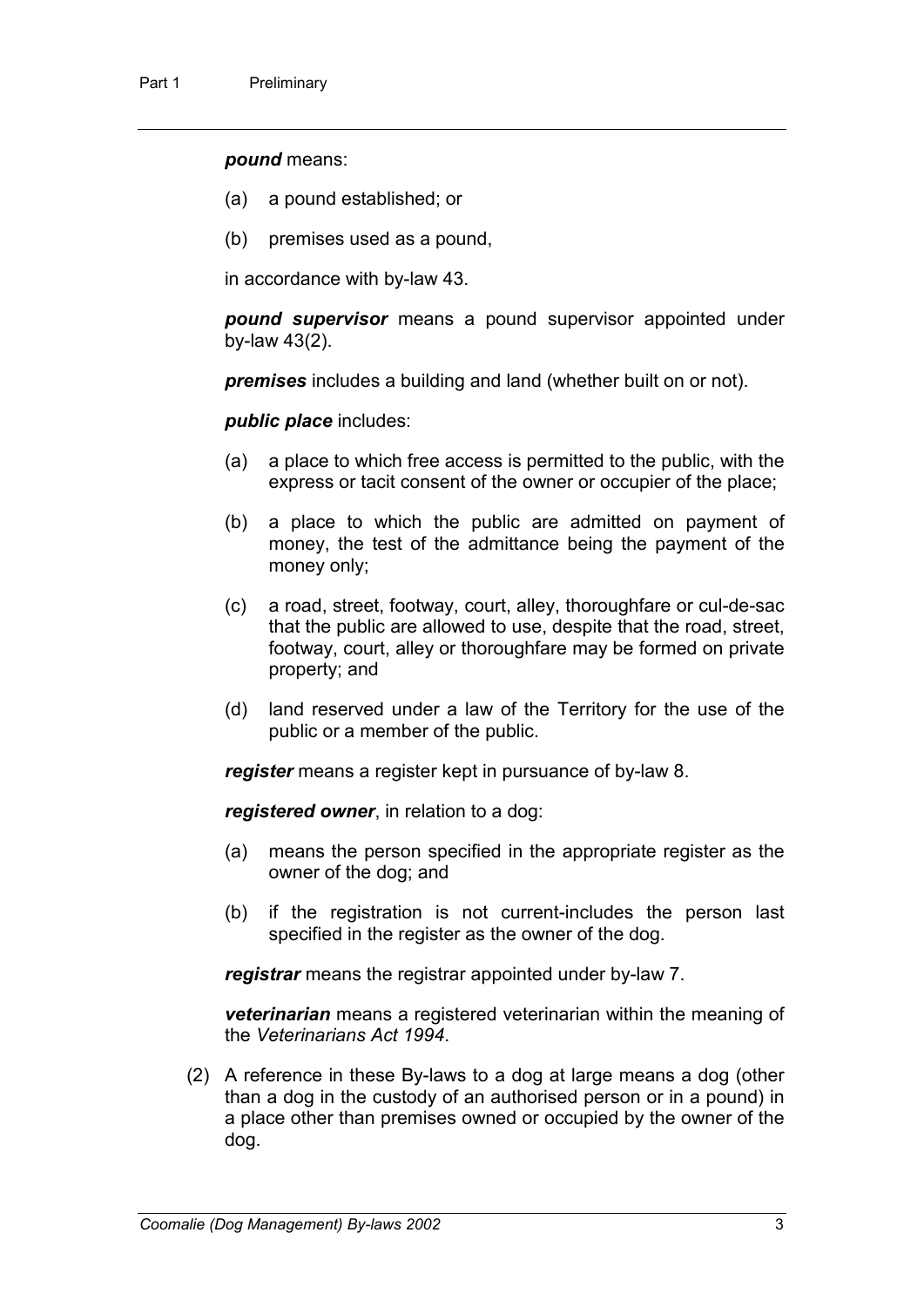- (3) For the purposes of these By-laws, a dog is under effective control if the dog is:
	- (a) restrained by a leash, cord, chain or similar device not longer than 2.5 m and held by a person who is over the age of 12 years and competent to restrain the dog; or
	- (b) enclosed in a vehicle (including being in the back of a flat topped, tray backed or well bodied vehicle) in such a manner that no part of the dog is projecting from the vehicle.

# **Part 2 Administration**

#### **6 Determinations of council**

- (1) The council may make determinations in relation to a matter or thing set out in Column 1 of Schedule 1 and, for that purpose, may take into account a matter specified in Column 2 of that Schedule.
- (2) The council may determine the charges, dues and fees in relation to a dog, undertaking, service, matter or thing referred to in these By-laws.
- (3) If the council, in exercise of a power or function under these By-laws, whether within or outside the council area:
	- (a) supplies a service, product or commodity;
	- (b) grants a licence;
	- (c) makes a registration;
	- (d) furnishes information;
	- (e) receives an application;
	- (f) permits inspection of a register;
	- (g) allows the use of real or personal property of or under its care; or
	- (h) takes any other action in relation to which a determination is made,

it may demand and recover the relevant amount determined under clause (2).

(4) If the council makes a determination under this by-law, it is to publish a notice of its making in a newspaper circulating in the council area as soon as practicable after the determination is made.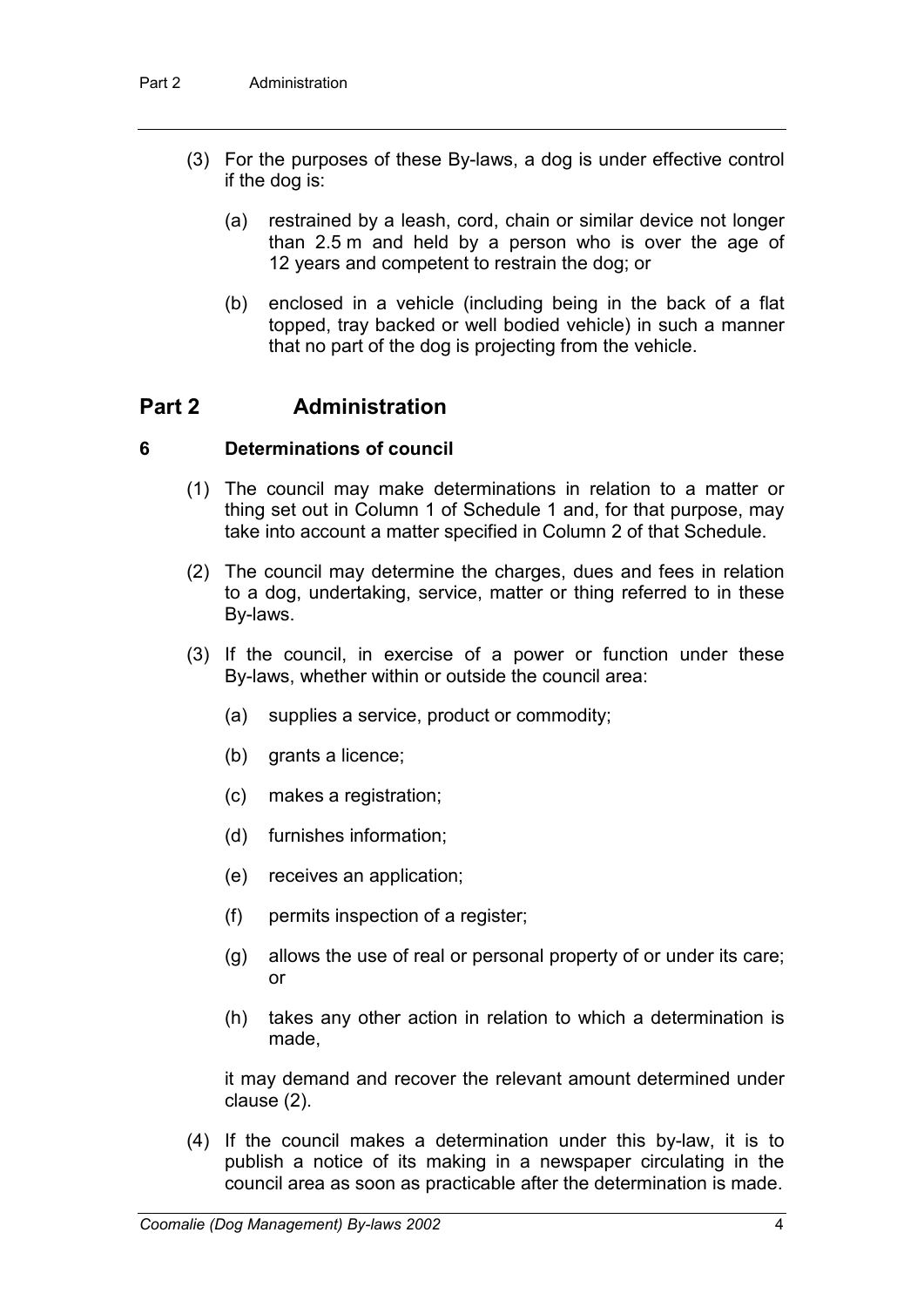#### **7 Registrar**

The council may appoint a person to be the registrar for the purposes of these By-laws.

#### **8 Registers**

- (1) The registrar must keep a register or registers in the form determined by the council containing details of:
	- (a) all dogs registered by the council;
	- (b) all licences granted or renewed by the council; and
	- (c) all offences against these By-laws:
		- (i) for which an owner of a dog has been found guilty; or
		- (ii) in relation to which an infringement notice has been issued under these By-laws to the registered owner of a dog or other person.
- (2) The registrar may keep the register in any medium or combination of mediums that the registrar thinks fit including but not limited to a computer, microfilm or paper.

### **9 Matters of evidence**

- (1) An extract from or copy of an entry in a register purported to be signed by the registrar is to be received in a court, a tribunal or by a person acting judicially as evidence of the signature of the registrar and of the particulars contained in the entry without requiring the production of the register.
- (2) A statement signed by the registrar concerning particulars of entries in a register, including:
	- (a) whether the name of a person was entered in a register in relation to a dog, matter or thing; or
	- (b) whether a licence has been granted or renewed or registration has been made or renewed,

is to be received in a court, a tribunal or by a person acting judicially as evidence of the signature of the registrar and of those particulars without requiring the production of the register.

(3) In relation to the making of a resolution by the council for the purposes of these By-laws, the minutes of a meeting of the council or a document purporting to be a true copy of, or an extract from,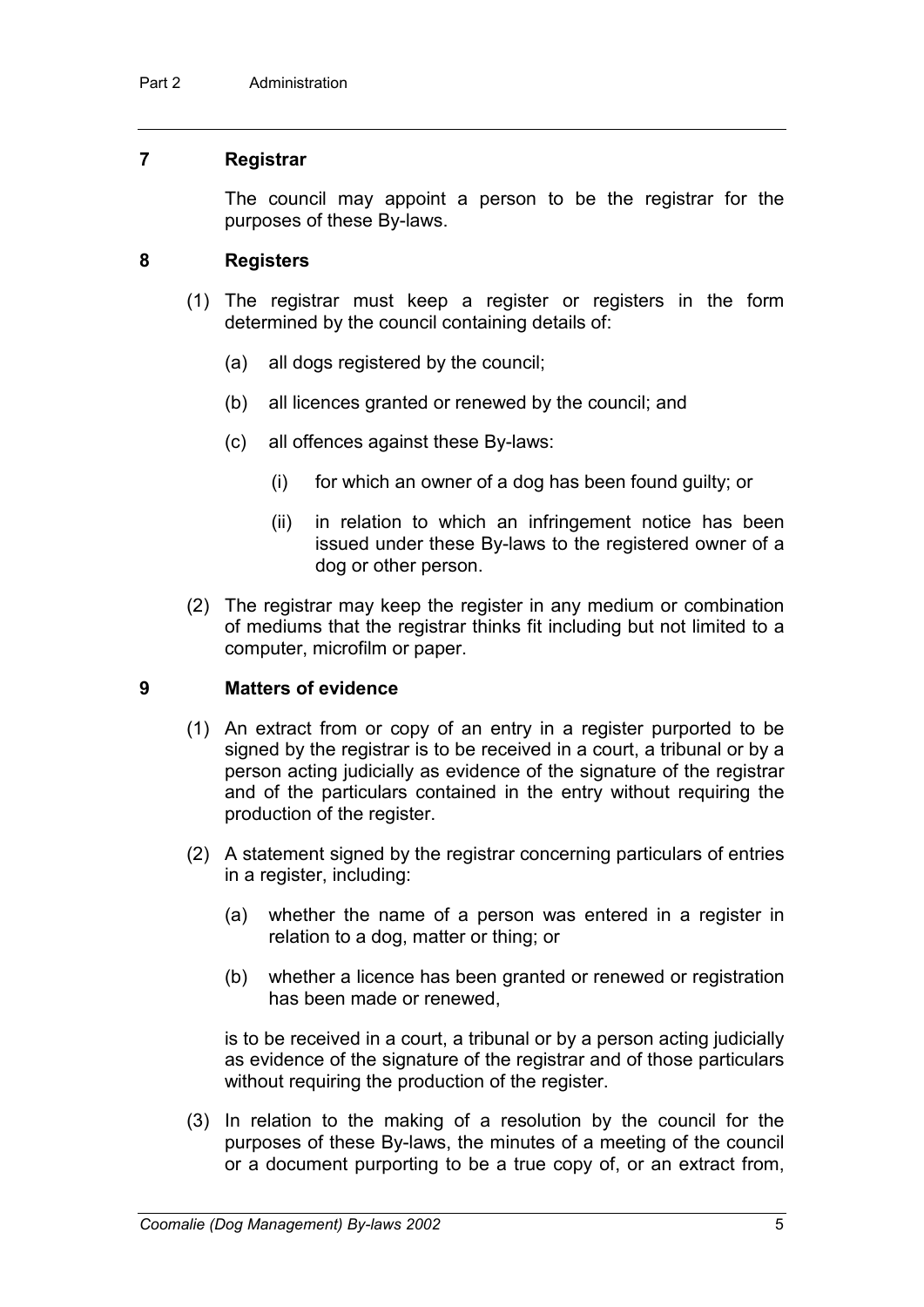the minutes of a meeting of the council signed by the clerk is to be received in a court, a tribunal or by a person acting judicially as evidence of the particulars contained in the minutes, or that extract or copy, without further proof.

# **Part 3 Registration and licences**

# **Division 1 Registration of dogs**

### **10 Requirement for registration**

- (1) A dog that is usually kept within the council area must be registered if the dog is over the age of 3 months.
- (2) The burden of proof that a dog is below the age of 3 months lies on the person charged with an offence under by-law 25.
- (3) For the purposes of clause (1), a dog is taken to be usually kept within the council area if it has been kept within the council area for a period of 3 months or more, ignoring temporary absences.

### **11 Application for registration**

- (1) The owner of a dog may apply to the council for the registration or renewal of registration of the dog.
- (2) An application under clause (1) is to be in the approved form accompanied by:
	- (a) the appropriate fee; and
	- (b) any other information, relevant to the determination of the application, that the council requires the applicant to provide.
- (3) A person who fails to renew the registration of a dog before the registration expires may apply to register the dog under clause (1).

#### **12 Determination of application**

- (1) The council must, not later than 21 days after receiving an application under by-law 11:
	- (a) register or renew the registration of the dog, either conditionally or unconditionally; or
	- (b) refuse to register or renew the registration of the dog.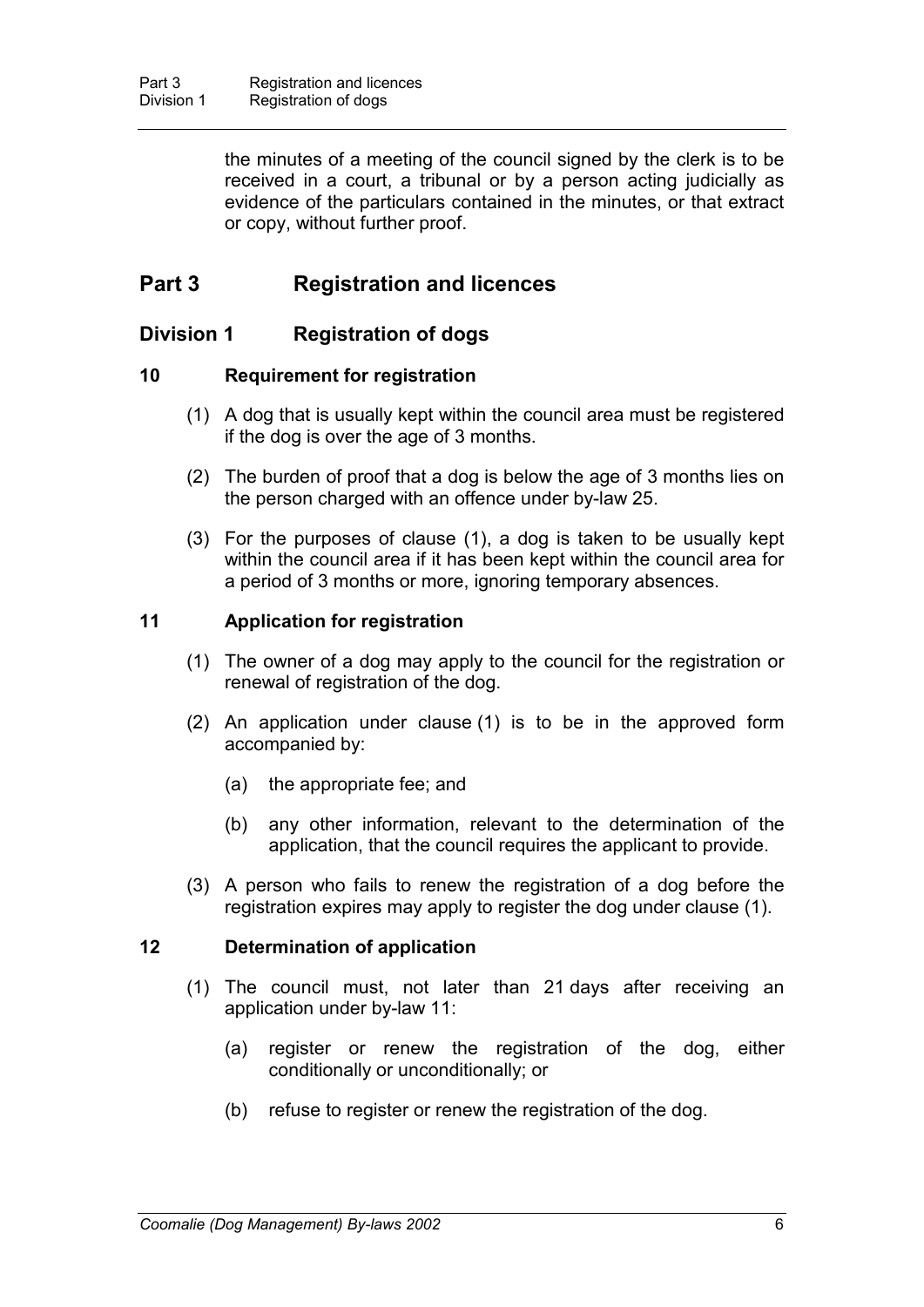- (2) If the council refuses to register or renew the registration of a dog, the council must refund to the applicant the fee that accompanied the application in relation to the dog.
- (3) The council may refuse to register or renew the registration of a dog if the owner of the dog commits more than 2 offences against these By-laws during the period of 12 months before the date of the application.
- (4) For the purposes of subsection (3), the owner of a dog commits an offence against these By-laws if:
	- (a) he or she has been found guilty by a court of an offence against these By-laws;
	- (b) a penalty under an infringement notice has been paid in expiation of an alleged offence against these By-laws by the owner; or
	- (c) although the penalty under an infringement notice referred to in paragraph (ii) has not been paid the due date for payment has passed and the owner has not elected to have the matter determined by a court.
- (5) The council may refuse to register or renew the registration of a dog if:
	- (a) within the period of 12 months before the date of the application:
		- (i) the owner of the dog has been found guilty of an offence against these By-laws;
		- (ii) a penalty under an infringement notice has been paid in expiation of an alleged offence by the owner of the dog against these By-laws; or
		- (iii) although the penalty under an infringement notice referred to in paragraph (ii) has not been paid, the due date for payment has passed and the owner of the dog has not elected to have the matter determined by a court,

in relation to more than 2 offences or alleged offences in total;

(b) within the period of 12 months before the date of the application, the dog has been impounded under these By-laws on more than 2 occasions;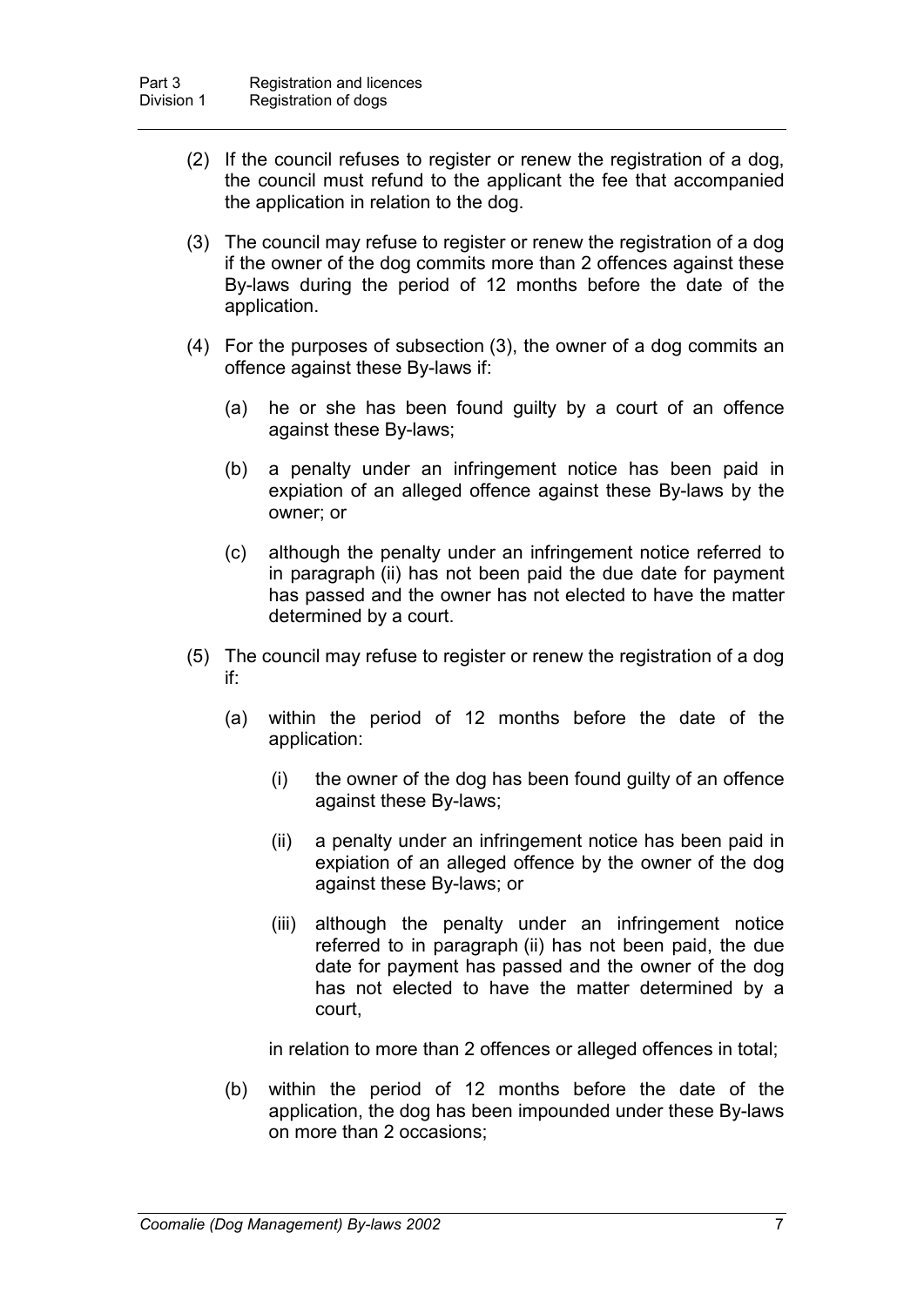- (c) the council is satisfied that the dog is destructive, dangerous, vicious or consistently the cause of nuisance to members of the public;
- (d) the premises on which the dog is usually kept are not fenced in accordance with a condition of registration of the dog imposed by the council; or
- (e) within the period of 12 months before the date of the application, 2 or more complaints have been received relating to:
	- (i) the state of (including odour emanating from) the premises where the dog is usually kept, caused by or as a result of, keeping the dog; or
	- (ii) the unauthorised presence of the dog on premises other than the premises where the dog is usually kept.
- (6) The council must refuse to register the dog or renew the registration of a dog if, in keeping the dog on premises on which the dog is usually kept, the applicant would be in breach of by-law 26.
- (7) If the council refuses to register or renew the registration of a dog, or imposes conditions on the registration or renewal of the registration of a dog, the council must serve on the applicant a statement in writing of the reasons for its decision.
- (8) The registered owner of a dog must comply with any conditions imposed on the registration or renewal of registration.
- (9) Registration of a dog is not transferable to another dog.

# **13 Identification device**

If the council registers or renews the registration of a dog under by-law 12, the council must issue to the registered owner a dog tag that can be fitted to a collar and worn by the dog (unless the registered owner is exempted by the registrar from the requirement that the dog-tag be worn by the dog).

# **14 Period of registration**

- (1) Subject to clause (2), the registration of a dog expires on 30 June each year.
- (2) Despite clause (1), the council may determine that in all cases the registration of a dog expires on the anniversary of the initial registration or renewal of registration.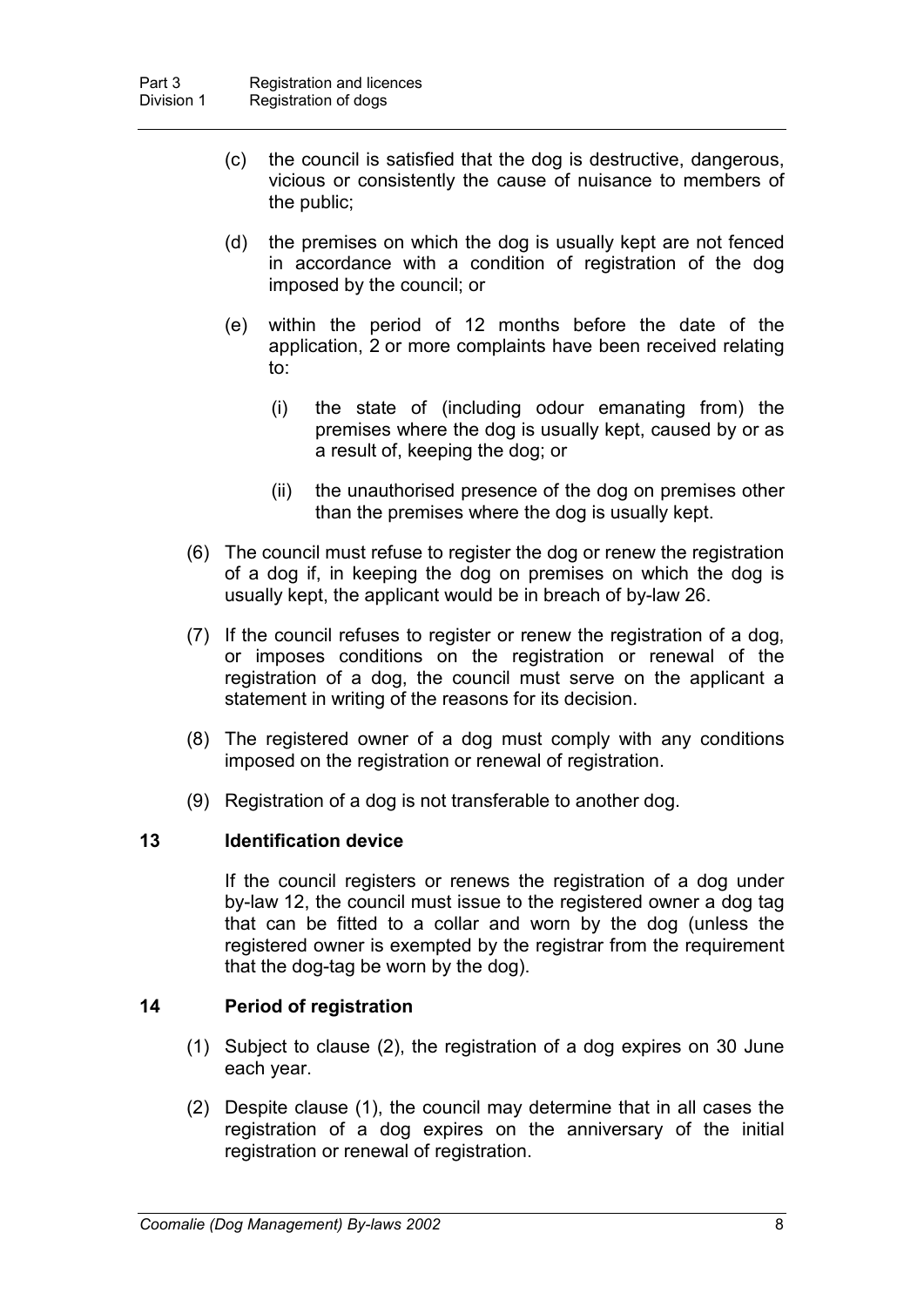# **Division 2 Licensing of premises**

### **15 Council may determine when licence is required**

- (1) The council may determine:
	- (a) the number of dogs; or
	- (b) the number of dogs of a class or classes of dogs,

that may be kept on premises without a licence.

(2) If the number of dogs, or dogs of a class or classes of dogs, that are kept on premises exceeds the number determined under clause (1), the premises are required to be licensed.

### **16 Application for licence**

- (1) The occupier of premises may apply to the council for the grant or renewal of a licence to keep on the premises more than the number of dogs determined by the council in accordance with by-law 15.
- (2) An application under clause (1) is to be in the approved form accompanied by:
	- (a) the appropriate fee; and
	- (b) any other information, relevant to the determination of the application, that the council requires the applicant to provide.
- (3) A person who fails to renew a licence in respect of premises before the licence expires may apply under clause (1) for a licence in respect of the premises.

#### **17 Determination of application**

- (1) The council must, not later than 21 days after receiving an application under by-law 16:
	- (a) grant a licence or renew the licence in respect of the premises, either conditionally or unconditionally; or
	- (b) refuse to grant a licence or renew the licence in respect of the premises.
- (2) If the council refuses to grant or renew a licence in respect of premises, the council must refund to the applicant the fee that accompanied the application in relation to the premises.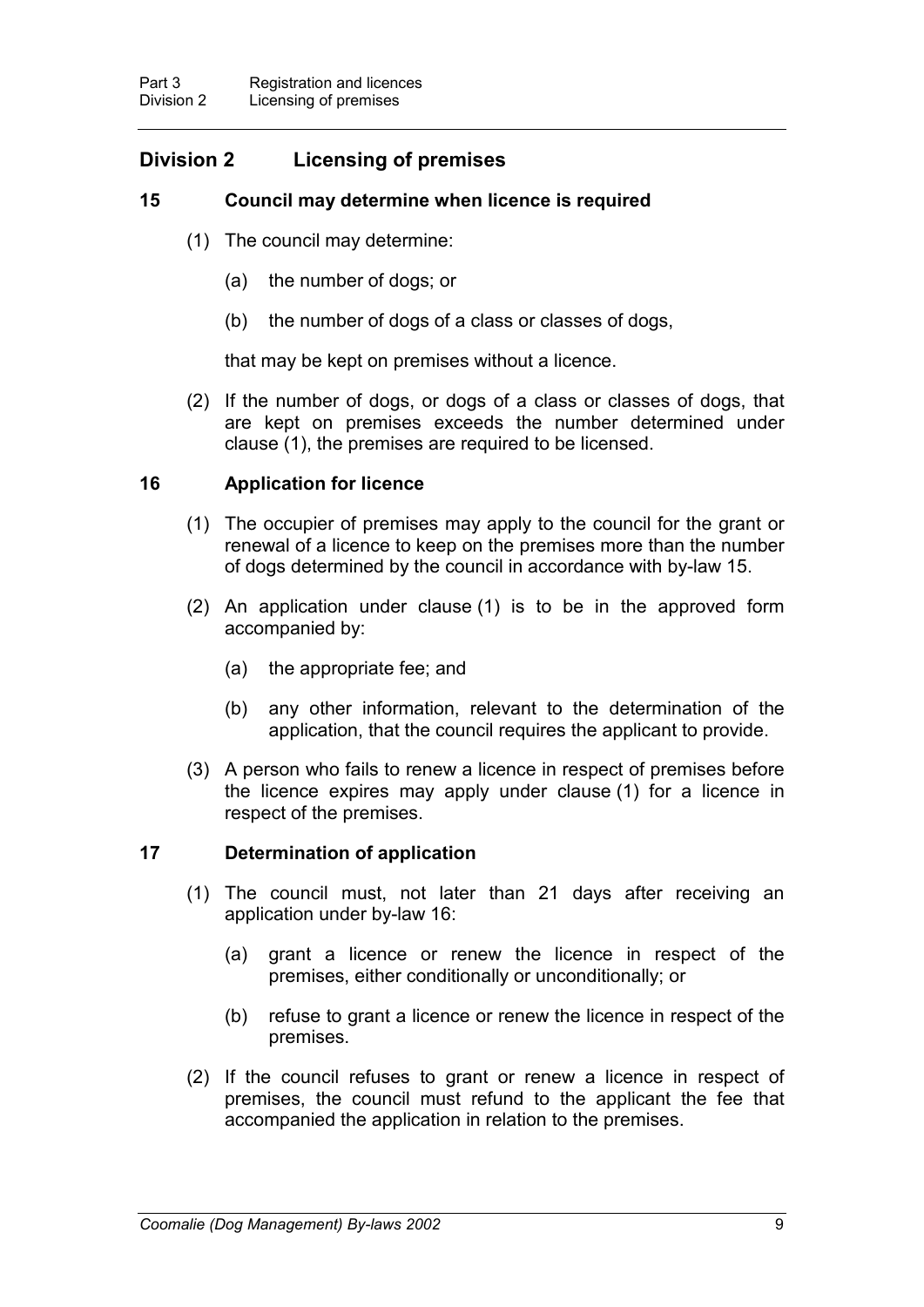- (3) In considering an application under by-law 16, the council may take into account any matter that is in its opinion relevant, including:
	- (a) the facilities for controlling dogs at the premises specified in the application;
	- (b) the number of dogs kept or to be kept at the premises; and
	- (c) the likely impact on residents in the locality where the premises are situated if the licence is granted or renewed.
- (4) If the council has determined the manner in which premises are to be fenced, the council must not grant or renew a licence in respect of premises that are not fenced in accordance with the determination.
- (5) If an application is for the renewal of a licence and to the council's knowledge:
	- (a) no matters have arisen that, if taken into account at the time the licence was granted, would have caused the council to refuse to grant the licence or to grant the licence subject to conditions other than those specified in the licence; or
	- (b) the council has not, since the grant of the licence, made a determination under by-law 15 that affects the premises,

the council may renew the licence without considering the application in the manner specified in clauses (3) and (4).

- (6) If the council refuses to grant or renew a licence or grants a licence subject to conditions or renews a licence subject to conditions not imposed on the original licence, the council must serve on the applicant a statement in writing of the reasons for its decision.
- (7) A licence in respect of premises is not transferable to other premises.

#### **18 Period of licence**

Subject to these By-laws, a licence remains in force for the period, not exceeding 12 months, specified in the licence.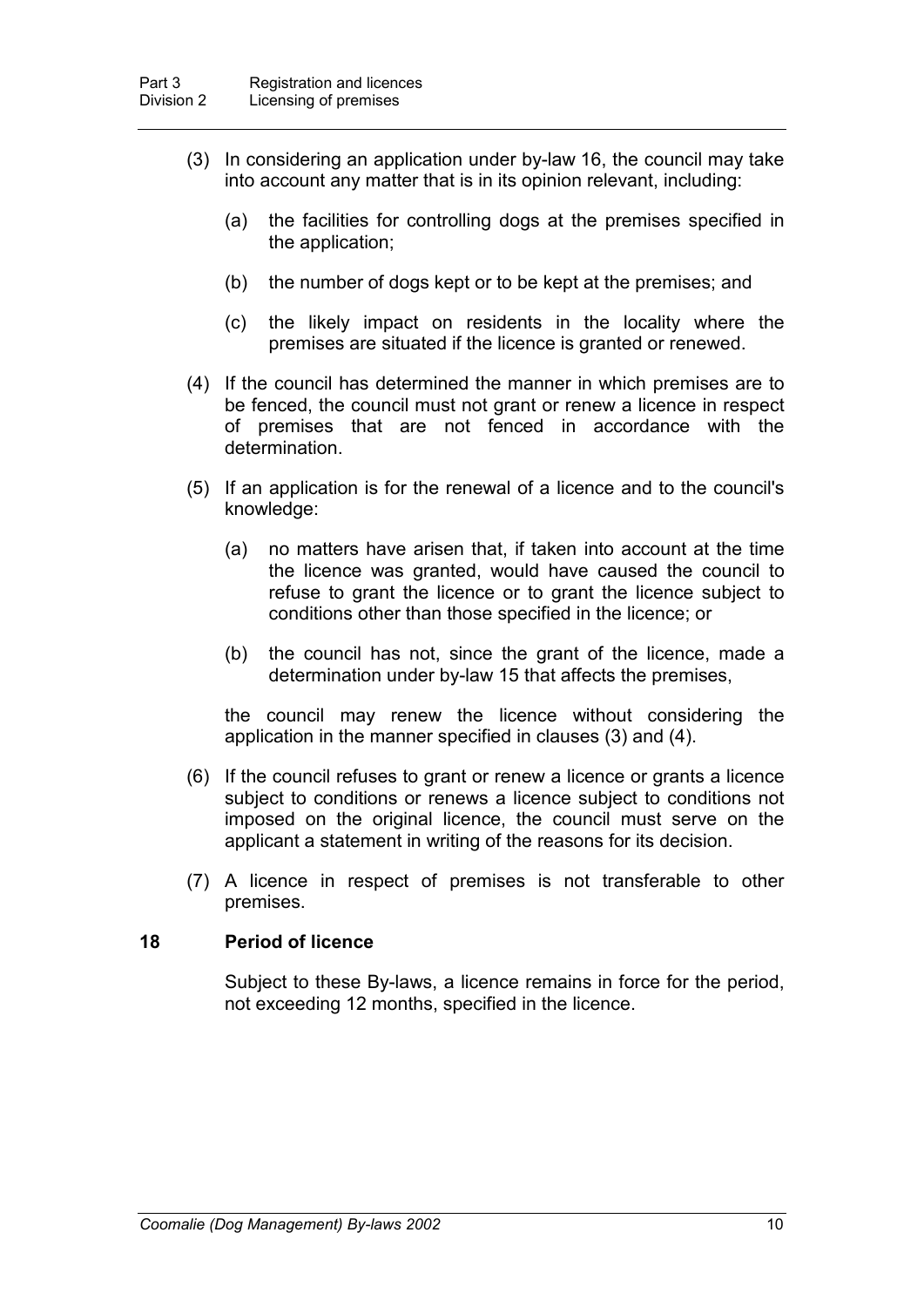# **Division 3 Cancellation, variation etc. of registration and licences**

#### **19 Cancellation, variation etc. of registration or licence by request**

- (1) The council may, on the written application of the registered owner of a dog, by notice in writing served on the registered owner:
	- (a) cancel the registration of the dog; or
	- (b) vary the conditions to which the registration of the dog is subject,

as requested in the application.

- (2) The council may, on the written application of the holder of a licence, by notice in writing served on the holder:
	- (a) cancel the licence;
	- (b) vary the conditions to which the licence is subject; or
	- (c) suspend the licence for the period,

as requested in the application.

#### **20 Cancellation, variation etc. of registration or licence otherwise than by request**

- (1) The council may, by notice served on the registered owner of a dog, require the registered owner to show cause why the council should not:
	- (a) cancel the registration of the dog; or
	- (b) vary, in the manner specified in the notice, the conditions to which the registration of the dog is subject.
- (2) The council may, not less than 7 days after serving a notice under clause (1), by another notice in writing served on the registered owner on whom the notice was served under clause (1):
	- (a) cancel the registration of the dog; or
	- (b) vary, in the manner specified in the notice, the conditions to which the registration of the dog is subject.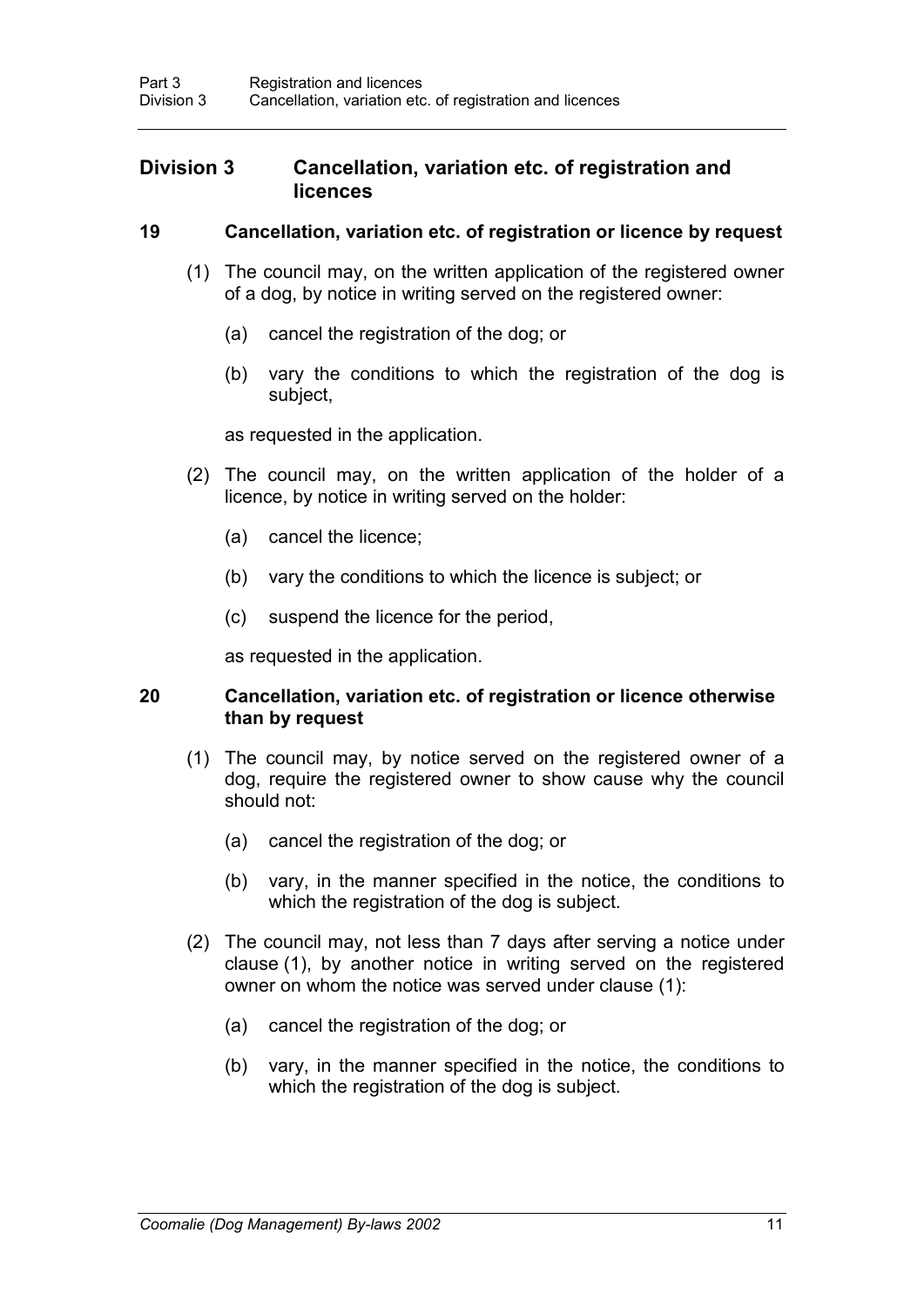- (3) The council may, by notice served on the holder of a licence, require the holder to show cause why the council should not:
	- (a) cancel the licence;
	- (b) vary, in the manner specified in the notice, the conditions to which the licence is subject; or
	- (c) suspend the licence for the period specified in the notice.
- (4) The council may, not less than 7 days after serving a notice under clause (1), by another notice in writing served on the holder of the licence on whom the notice was served under clause (1):
	- (a) cancel the licence;
	- (b) vary, in the manner specified in the notice, the conditions to which the licence is subject; or
	- (c) suspend the licence for the period specified in the notice, being a period not longer than the period specified in the notice served under clause (3).

#### **21 Operation of notice of cancellation etc.**

A notice served by the council under by-law 19 or 20(2) or (4) takes effect at the expiration of 7 days after the service of the notice.

# **Division 4 Regulatory**

#### **22 General penalty**

A person who contravenes or fails to comply with these By-laws is liable on a finding of guilt to a penalty not exceeding \$3 000 and, in addition, to a penalty not exceeding \$100 for each day during which the offence continues after the first day on which the offence was committed.

#### **23 Fixed penalties**

- (1) Despite by-law 22, a person who is alleged to have contravened or failed to comply with these By-laws and on whom a notice of infringement is served may pay to the council, as an alternative to prosecution, the sum specified by this by-law instead of the penalty that may otherwise be imposed under these By-laws.
- (2) For the purposes of this by-law:
	- (a) a notice of infringement is to be in the form set out in Schedule 2;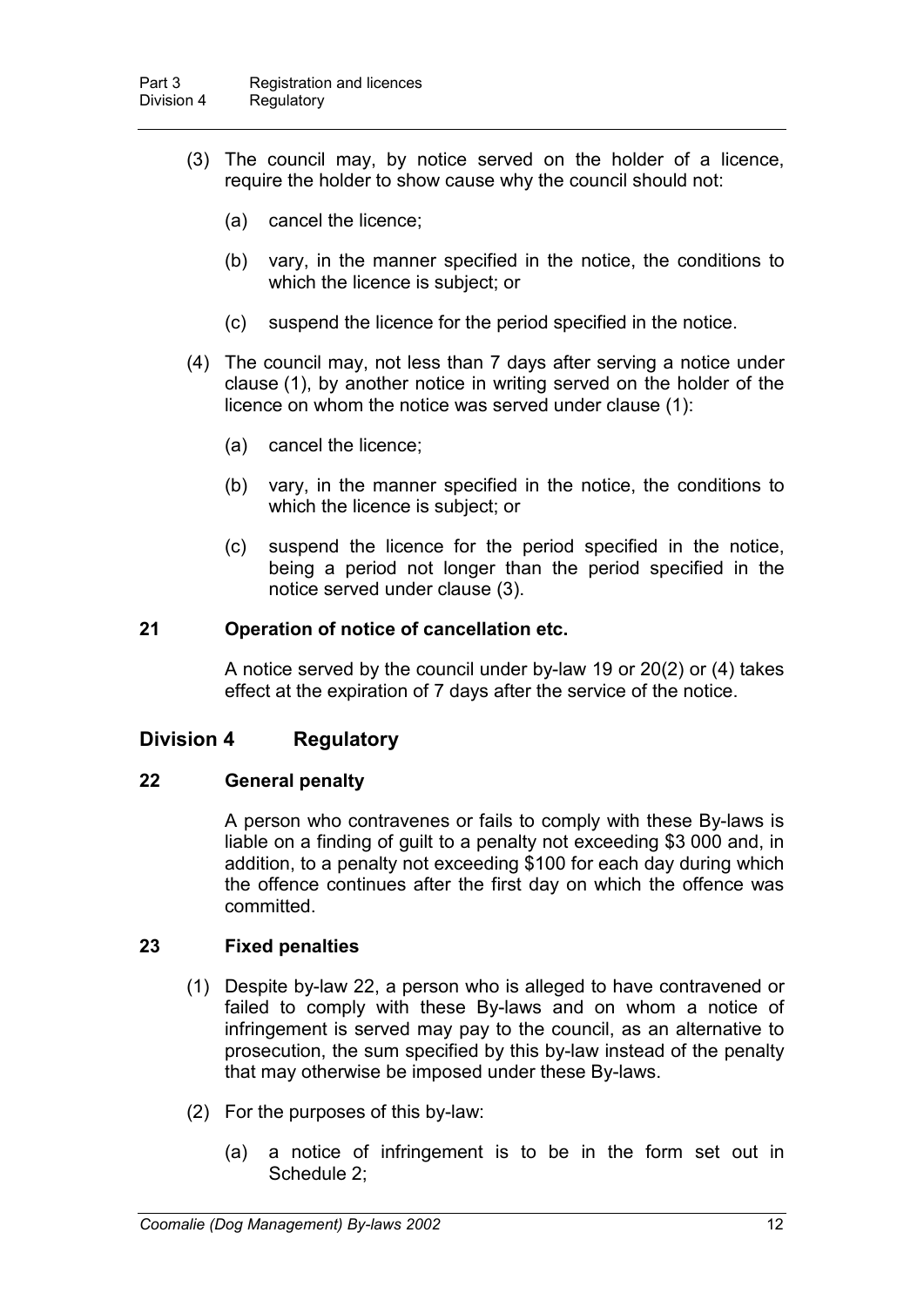- (b) a notice of infringement may be issued by an authorised person;
- (c) the sum specified by this by-law is \$50 or, for a by-law specified in Column 1 of Schedule 3, the sum specified opposite in Column 2 of that Schedule;
- (d) the sum specified by this by-law may be paid to the clerk or to the person from time to time carrying out the duties of the cashier of the council; and
- (e) in order to avoid prosecution, the sum specified by this by-law is to be paid not later than 14 days after the date of service of the notice of infringement on the person.

# **Part 4 Dog management**

### **Division 1 Offences**

#### **24 Exemptions**

By-laws 25, 26 and 27 do not apply to or in relation to:

- (a) a guide dog; or
- (b) any other dog determined by the council to be exempt from those by-laws.

# **25 Unregistered dogs**

- (1) A person commits an offence if:
	- (a) the person keeps within the council area a dog that is required under by-law 10 to be registered; and
	- (b) the dog is not registered.
- (2) The occupier of premises within the council area commits an offence if:
	- (a) a dog that is required under by-law 10 to be registered is kept on the premises; and
	- (b) the dog is not registered.
- (3) An offence under clause (1) or (2) is a regulatory offence.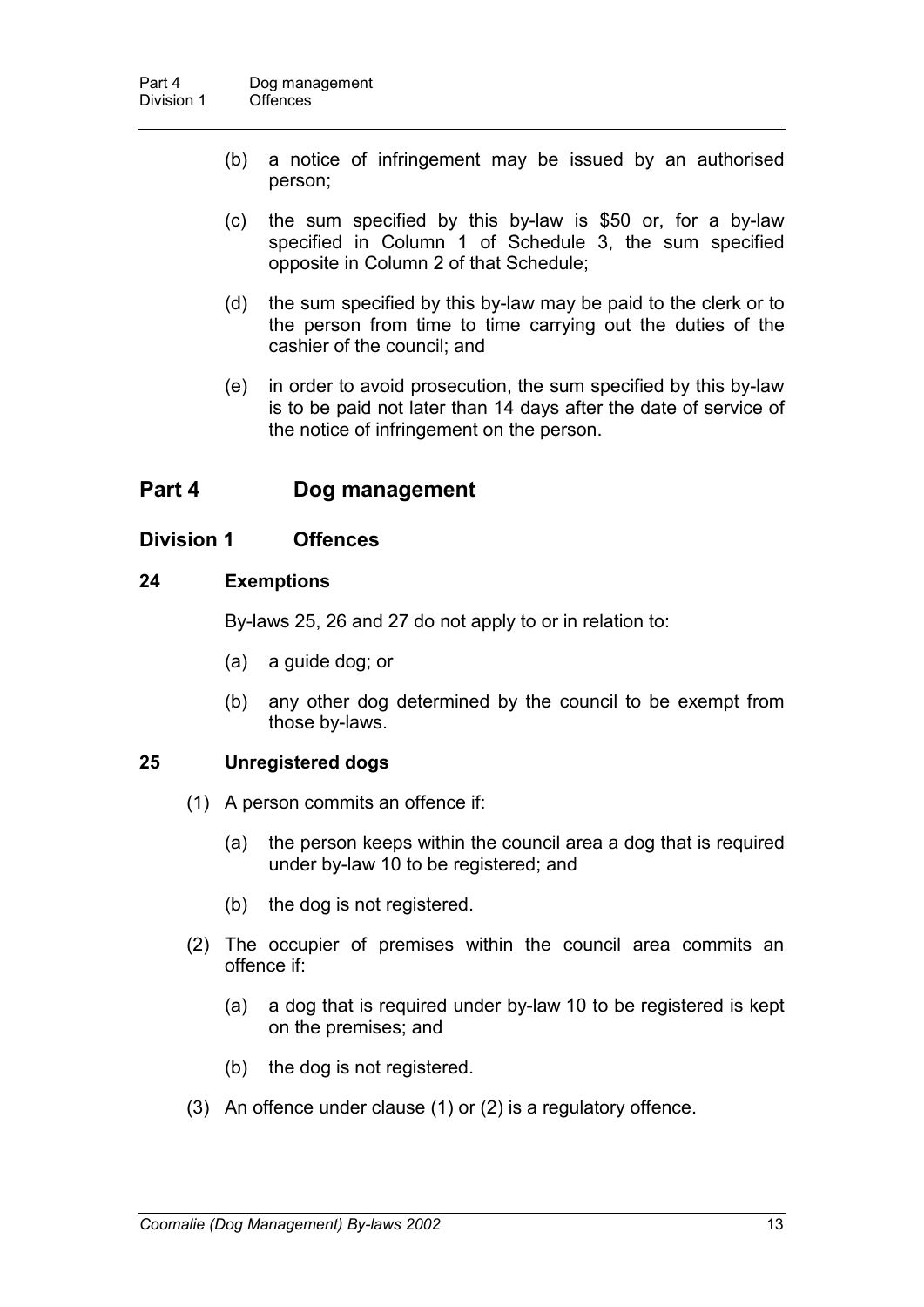- (4) Clause (1) or (2) does not apply to:
	- (a) a pound supervisor keeping a dog in a pound;
	- (b) an approved incorporated body, formed and carried on for purposes that include the provision of services relating to animal welfare, keeping a dog in a refuge maintained by it; or
	- (c) a veterinarian keeping a dog for the purposes of treatment.

#### **26 Unlicensed premises**

- (1) The occupier of premises commits an offence if:
	- (a) the number of dogs (or dogs of a class or classes of dogs) kept on the premises exceeds the number of dogs determined by the council under by-law 15(1); and
	- (b) the premises are not licensed.
- (2) Despite subsection (1), the occupier of the premises does not commit an offence if the number of dogs kept on the premises exceeds the permitted number of dogs only because of the presence of dogs that:
	- (a) are under the age of 3 months; or
	- (b) are not usually kept on the premises.

#### **27 Compliance with notice or conditions**

- (1) A person on whom a notice is served under these By-laws must comply with a requirement of the notice.
- (2) The holder of a licence granted or renewed under these By-laws must comply with a condition of the licence.
- (3) A registered owner of a dog must comply with a condition of registration of the dog.

#### **28 Offences in relation to identification device**

- (1) If a person (who is not the owner of the dog) without reasonable cause removes an identification device from a registered dog, he or she commits an offence.
- (2) If a registered dog is at large without an identification device, the owner of the dog commits an offence.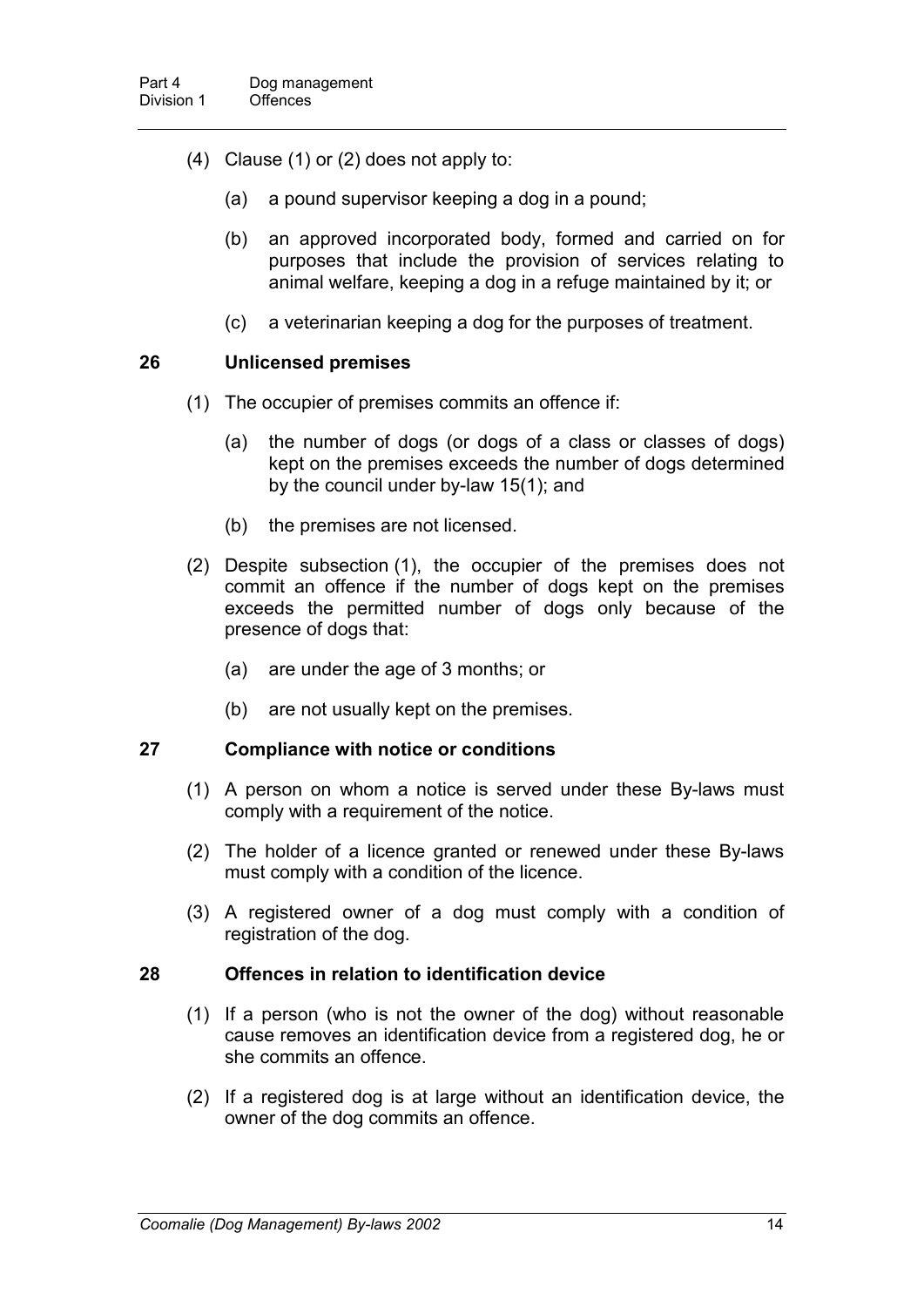- (3) It is a defence to a prosecution for an offence against clause (2) if the owner of the dog proves that the identification device was removed:
	- (a) without the owner's permission and the owner had not had sufficient opportunity to replace the identification device; or
	- (b) for a reasonable cause and the cause was still existent at the date of the alleged offence.
- (4) If a person fits an identification device to a dog that is not the dog for which the identification device was issued, he or she commits an offence.

#### **29 Dogs at large**

- (1) If a dog is at large and not under effective control, the owner of the dog commits an offence.
- (2) An offence under clause (1) is a regulatory offence.

#### **30 Female dogs in oestrus**

- (1) Subject to clause (2), the owner of a dog commits an offence if the dog is a female in oestrus and is in a public place.
- (2) This by-law does not apply in relation to a female dog that is under effective control and is being taken to:
	- (a) a veterinarian for treatment;
	- (b) a kennel for boarding;
	- (c) a stud dog for breeding purposes;
	- (d) a conformation show; or
	- (e) another event or place approved by the registrar.

#### **31 Enticement**

If a person entices or induces a dog to act in a manner that would render the owner of the dog liable to prosecution for an offence under or against these By-laws, the person commits an offence.

#### **32 Dogs attacking or menacing persons or animals**

- (1) If, within the council area, a dog:
	- (a) menaces a person or an animal; or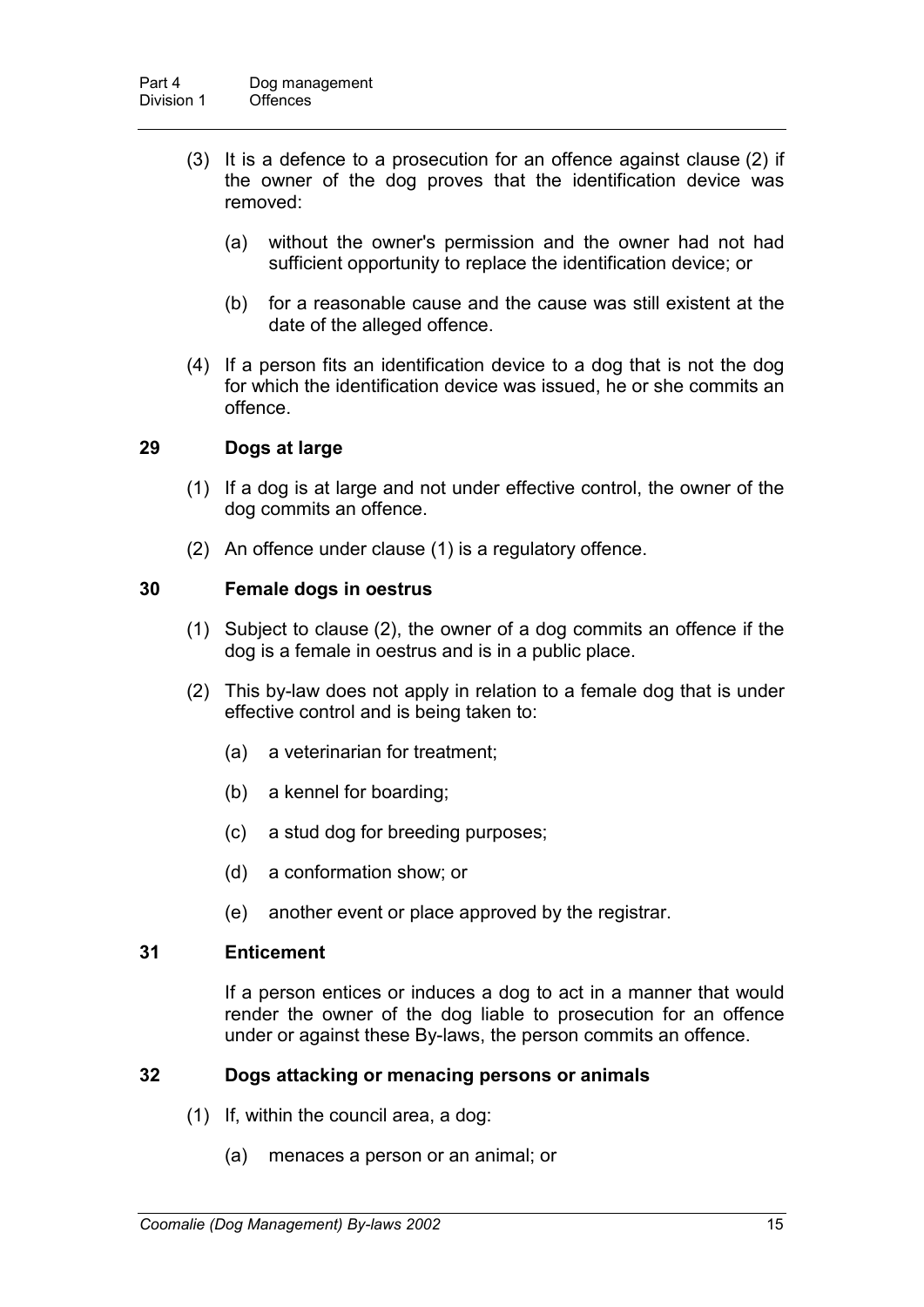(b) attacks a person or an animal,

the owner of the dog commits an offence.

- (2) It is a defence to a prosecution for an offence under clause (1) if the owner of the dog proves that:
	- (a) a person had, without the owner's permission, enticed the dog to menace or attack the person or animal;
	- (b) the animal menaced or attacked was menaced or attacked on premises owned or occupied by the owner; or
	- (c) the person menaced or attacked was menaced or attacked on premises owned or occupied by the owner and the person:
		- (i) was on the premises for an illegal purpose; or
		- (ii) was menaced or attacked other than when proceeding by the shortest practical route from a normal access point on a boundary of the premises to the door of the premises closest to that access point or from the door to the access point.

#### **33 Dogs chasing vehicles**

- (1) If, within the council area, a dog chases a vehicle (including a bicycle), the owner of the dog commits an offence.
- (2) An offence under clause (1) is a regulatory offence.

#### **34 Dogs causing nuisance**

- (1) If, within the council area, a dog (by itself or together with other dogs) is a nuisance, the owner of the dog commits an offence.
- (2) For the purposes of this by-law, a dog is a nuisance if it is injurious or dangerous to the health of the community or an individual, or behaves repeatedly in a manner contrary to the general interest of the community or an individual.
- (3) Without limiting clause (2), a dog is a nuisance if it:
	- (a) creates a noise, by barking or otherwise, which persistently occurs or continues to a degree or extent that has a disturbing effect on the state of reasonable mental, physical or social well-being of a person;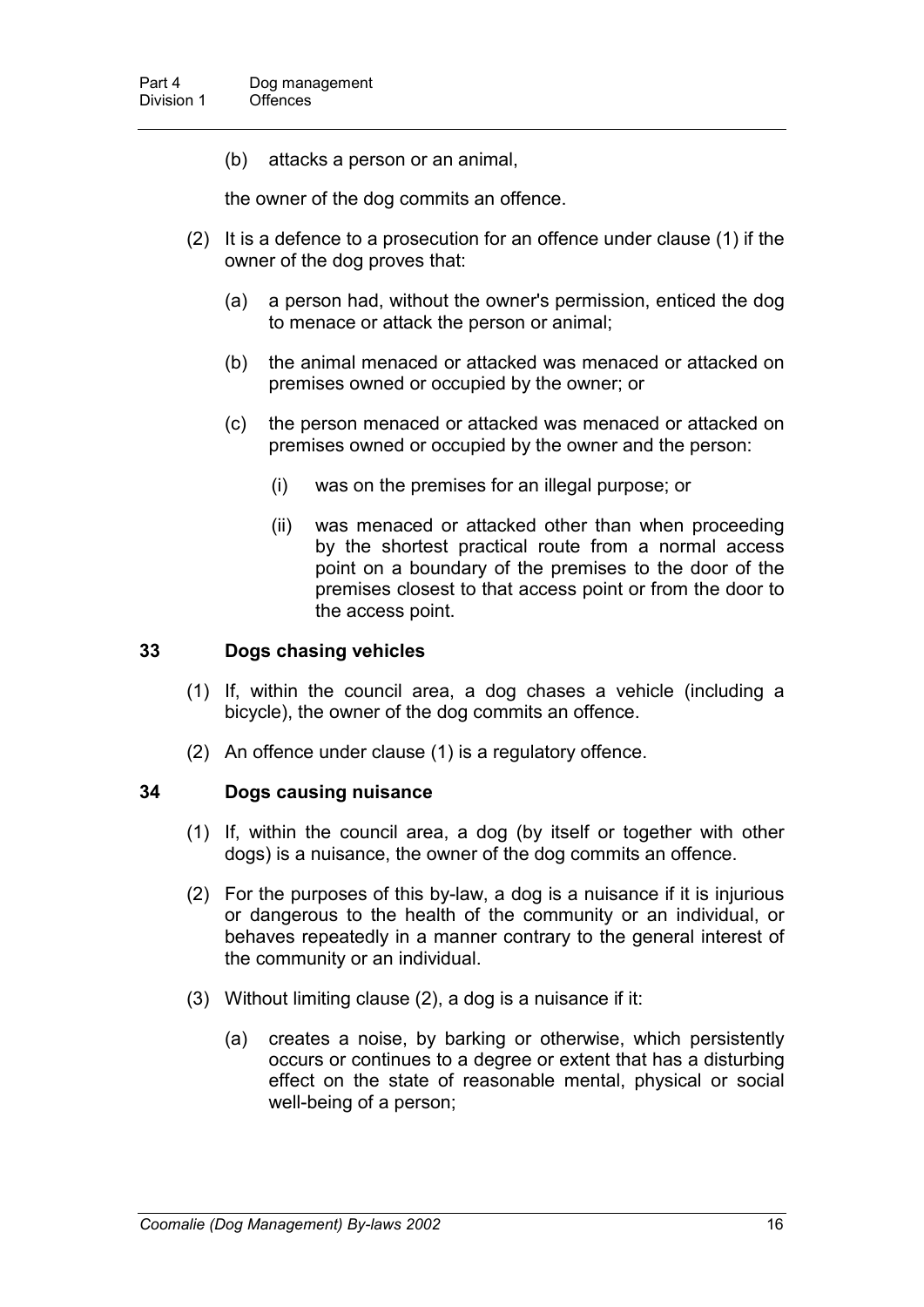- (b) repeatedly barks or otherwise repeatedly creates a noise when people or vehicles use a public place in the vicinity of the premises where the dog is kept; or
- (c) repeatedly defecates in a place or places causing annoyance to a particular person.
- (4) For the purposes of clause (3)(c), the dog is taken not to be a nuisance if the owner of the dog promptly removes the faeces and disposes of them in a public garbage receptacle or on his or her own property.

#### **35 Abandoning dogs**

A person who abandons a dog in the council area commits an offence.

#### **36 Obstruction of pound supervisor etc.**

- (1) A person who obstructs or hinders a pound supervisor in the execution of his or her duties commits an offence.
- (2) A person commits an offence if he or she:
	- (a) removes or attempts to remove a dog from the custody of an authorised person; or
	- (b) except as provided for in these By-laws removes or attempts to remove a dog from a pound.

### **37 Obstruction of officers etc.**

A person who obstructs or hinders an authorised person or officer or employee of the council, a contractor or sub-contractor to the council or employee of the contractor or sub-contractor in the proper execution of his or her work or duty under these By-laws commits an offence.

#### **38 Making false statement**

A person who, in making a statement required or permitted to be made in a document under these By-laws, knowingly makes a false statement commits an offence.

### **39 Offence in relation to sterilisation mark**

If the council has approved a mark under by-law 49, a person who marks, with the approved mark, a dog that has not been sterilised commits an offence.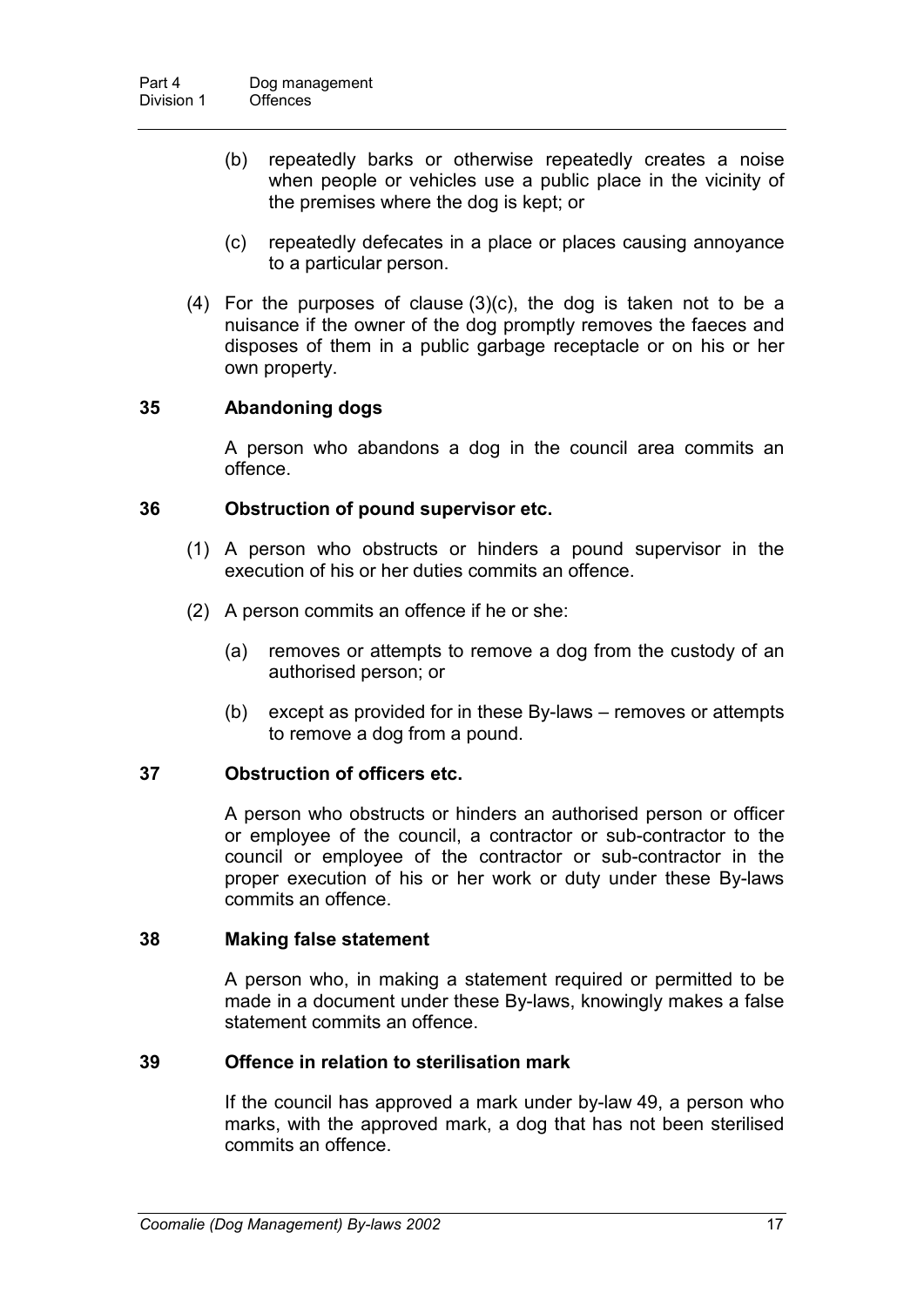#### **40 Selling or disposing of a dog to another person**

- (1) If a person is selling or disposing of a dog to another person, the person selling or disposing of the dog:
	- (a) must not falsely hold out the dog to be sterilised; and
	- (b) if the dog is held out to be sterilised-must provide proof of the sterilisation if requested.
- (2) A person who contravenes or fails to comply with clause (1) commits an offence.

### **Division 2 Enforcement**

#### **41 Seizure etc. of dogs**

- (1) An authorised person may seize:
	- (a) an apparently dangerous, diseased, injured, savage, destructive, stray or unregistered dog; or
	- (b) a dog that is at large and not under effective control.
- (2) If in the opinion of an authorised person it is necessary to do so, he or she may:
	- (a) destroy a dangerous, diseased, injured, savage, destructive, unclaimed, unregistered or unwanted dog; or
	- (b) apply to the Local Court for an order relating to the destruction of the dog.
- (3) For the purposes of this by-law, an authorised person may set cage traps to trap a dog.
- (4) An authorised person must ensure that any animal trapped in a cage trap referred to in clause (3) is removed from the trap as soon as practicable in order to minimise distress to the animal.

#### **42 Dogs seized to be impounded**

- (1) An authorised person who seizes a dog under these By-laws must, as soon as practicable:
	- (a) deliver the dog to a pound; or
	- (b) return the dog to its owner.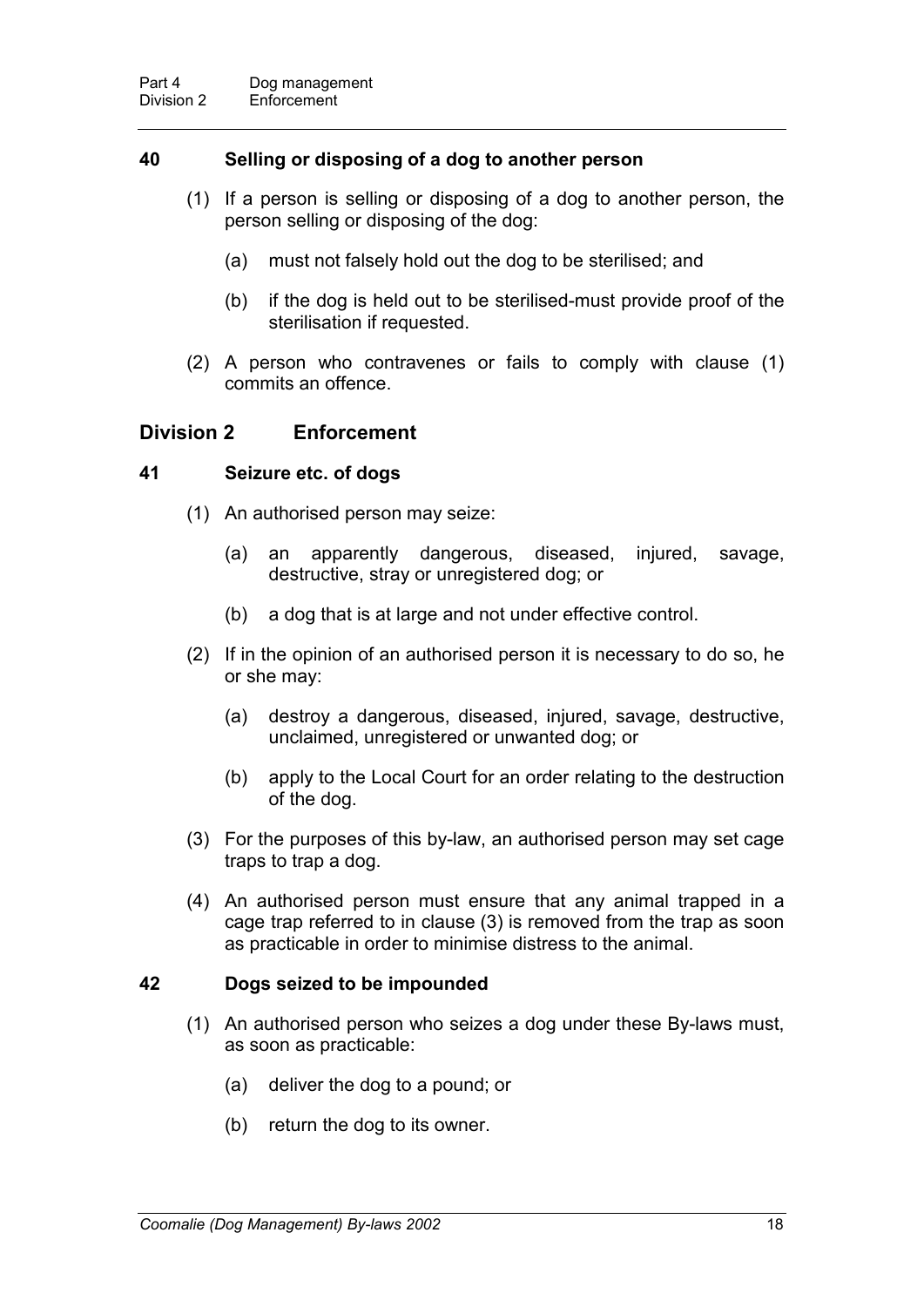(2) If a dog is returned to its owner in accordance with clause  $(1)(b)$ , the authorised person must issue a notice of infringement to the owner, unless by-law 31 applies in the circumstances.

# **Division 3 Pounds and impounded dogs**

### **43 Establishment etc. of pounds**

- (1) The council may:
	- (a) establish a pound; or
	- (b) make any arrangements that it thinks fit for the use of premises for impounding dogs under these By-laws.
- (2) The council may appoint persons that it thinks fit to be pound supervisors of a pound.

#### **44 Notice of impounding**

- (1) If a registered dog with an identification device is delivered to a pound, a pound supervisor must notify the registrar who must serve on the registered owner a notice, in the approved form, of the impounding of the dog.
- (2) If a dog with a collar on which the address of its owner is displayed is delivered to a pound, a pound supervisor must notify the registrar who may serve at that address a notice, in the approved form, of the impounding of the dog.
- (3) Except in accordance with clause (1) or (2), the registrar is not obliged to notify the owner of a dog of the impounding of the dog.

#### **45 Release of dogs from pounds**

- (1) Subject to by-law 47, an impounded dog must not be released from the pound:
	- (a) unless it is registered;
	- (b) other than to the owner of the dog or to a person authorised to act as the owner's agent; and
	- (c) unless the appropriate maintenance and release fees are paid to the council.
- (2) Clause (1)(a) does not apply to a dog that is not required under by-law 10 to be registered.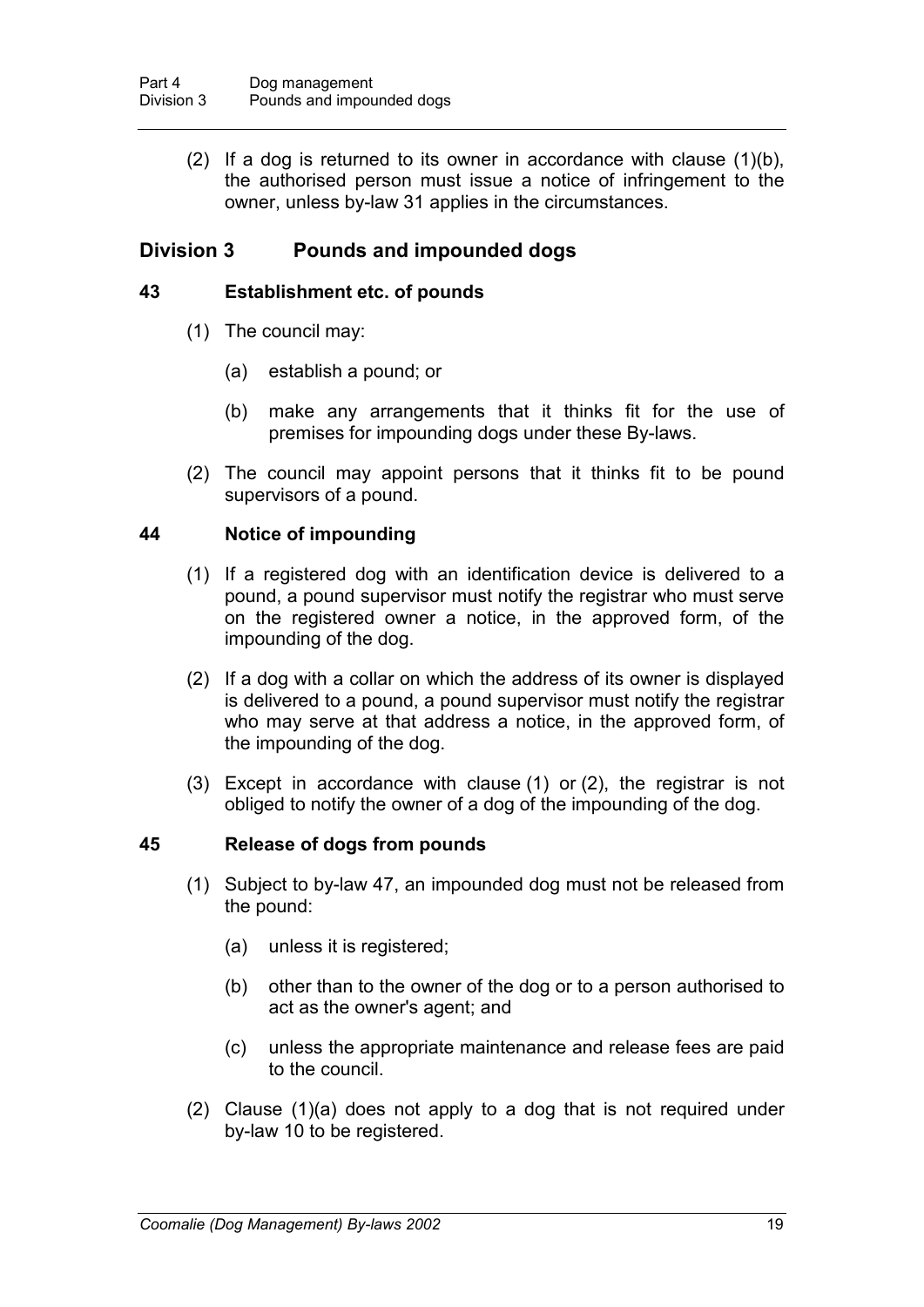- (3) For the purposes of this by-law:
	- (a) the burden of satisfying a pound supervisor that a person is the owner of the dog (or is authorised to act as the owner's agent) lies on the person; and
	- (b) the burden of proof as to whether a dog is under the age of 3 months lies on the person averring the age of the dog.

#### **46 Diseased dogs**

- (1) If a pound supervisor who takes custody of a dog that has been seized under these By-laws:
	- (a) notices or suspects that the dog is diseased; or
	- (b) receives advice from a veterinarian that the dog is, or is suspected of being, diseased,

the pound supervisor must:

- (c) isolate the dog from other dogs in the pound; and
- (d) notify the council of the dog's condition.
- (2) The council must serve on the owner, if known, of a dog isolated under clause (1) written notice that the dog is or is suspected of being diseased and that the council:
	- (a) requires the dog to be destroyed; or
	- (b) requires the dog to undergo a course of treatment specified in the notice.
- (3) In a notice served under clause (2), the council may require the owner of the dog to produce to the council (within the time specified in the notice) a report prepared by a veterinarian or a person specified in the notice relating to:
	- (a) if the dog is not required to be destroyed-the diseased dog; or
	- (b) all other dogs usually kept at the premises at which the diseased dog is or was kept.
- (4) A dog the subject of a notice under this by-law may be released from the pound in accordance with by-law 45 subject to any conditions that the council thinks fit.
- (5) The cost of treatment reasonably provided by a pound supervisor to a diseased dog, and to any other dog in the pound that was infected or was at risk of being infected by the diseased dog before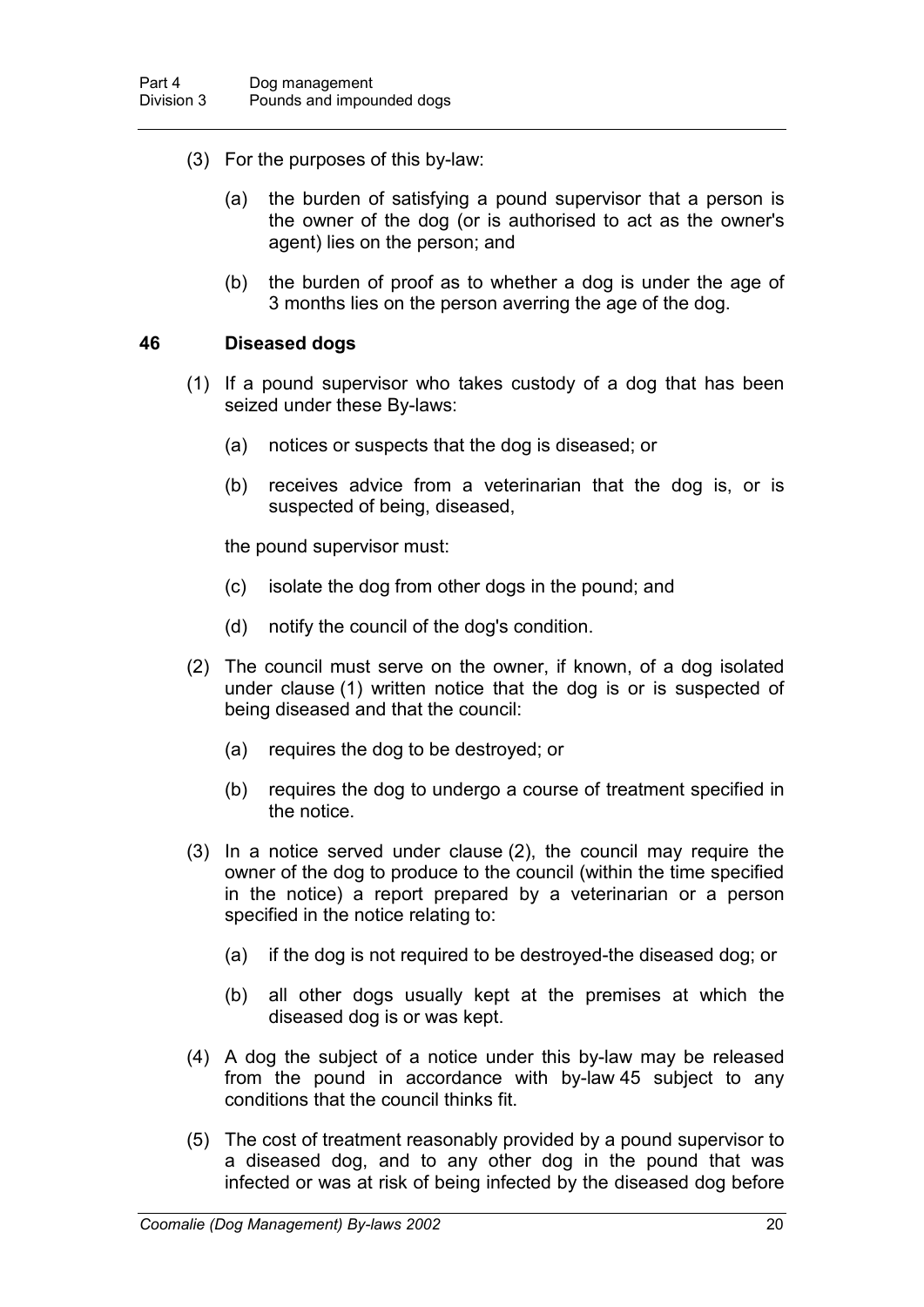the pound supervisor could reasonably isolate it, is a debt due and payable by the owner of the diseased dog to the council.

(6) The owner of a dog who contravenes or fails to comply with a requirement of a notice served on him or her under clause (2), or a condition imposed in accordance with clause (4), commits an offence.

### **47 Destruction or disposal of impounded dogs**

- (1) A pound supervisor may arrange for the destruction of an impounded dog if the dog is so diseased or injured that it is humane to destroy it.
- (2) A pound supervisor may arrange for the destruction of an impounded dog at the expiration of the number of days or hours determined by the council.
- (3) A pound supervisor may, instead of causing a dog to be destroyed under clause (2):
	- (a) sell the dog-providing all appropriate maintenance costs incurred for the keeping of that dog are recovered in the sale; or
	- (b) pass the property in the dog to an approved incorporated body that is formed and carried on for purposes that include the provision of services relating to animal welfare and sell or dispose of the dog as agent for that body.

#### **48 Method of destruction of impounded dogs**

A dog in a pound must not be destroyed other than:

- (a) by a veterinarian or a person who is, in the opinion of a pound supervisor, qualified to destroy the dog; and
- (b) in a humane manner that causes the dog to die quickly and without unnecessary suffering.

# **Part 5 Miscellaneous**

### **49 Sterilisation**

- (1) The council may approve a mark to be used to identify a dog that has been sterilised.
- (2) The council may approve a certificate of sterilisation to be issued to the owner of a dog that has been sterilised.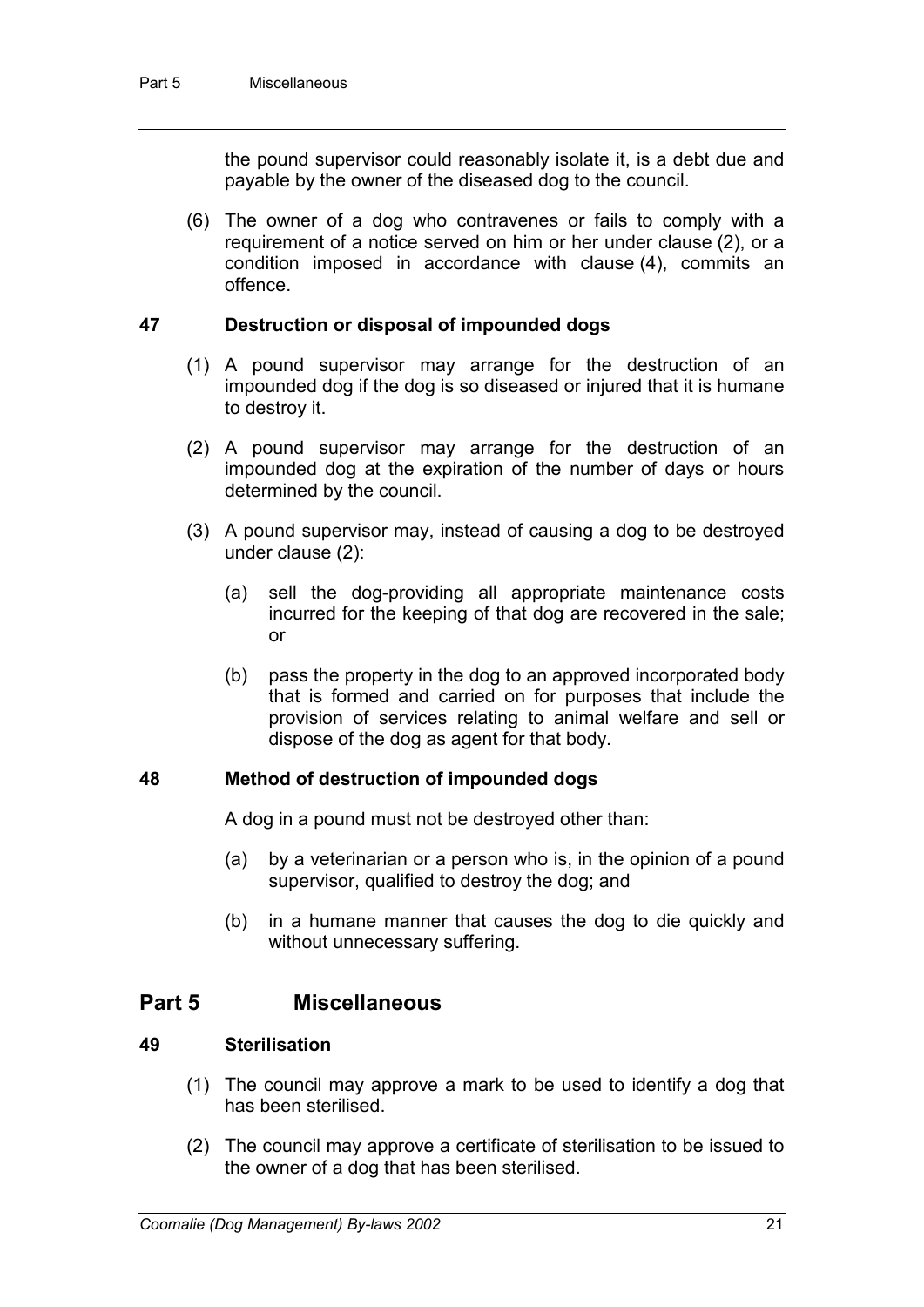(3) If the council has approved a form of certificate of sterilisation under clause (2), a veterinarian who sterilises a dog must give a certificate in the approved form to the owner of the dog.

### **50 Change of ownership of dog**

- (1) A person who acquires ownership of a registered dog must, not later than 14 days after acquiring ownership, notify the registrar of:
	- (a) the person's name and address;
	- (b) the name of the person who was registered as the owner of the dog; and
	- (c) the registration number of the dog.
- (2) The registered owner of a dog who changes his or her address must, not later than 14 days after the change, notify the registrar of the new address.
- (3) The registrar, on being notified of a change of ownership under clause (1) or of an address under clause (2), must amend the register accordingly.
- (4) A person who fails to comply with clause (1) or (2) commits an offence.

#### **51 Dog races etc.**

- (1) The council may, by notice in writing, exempt a person or body from the operations of by-law 28 or 29 (or both) for the purposes of a dog race, dog trial, dog show or while taking part in the activities of a dog obedience club or while using a dog to drive cattle or stock on a road or for any other purpose or event that the council determines.
- (2) An exemption under clause (1) may relate to a particular event or to a class of events and is subject to the conditions, if any, that the council thinks fit.

#### **52 Publication of By-laws**

- (1) Section 57 of the *Interpretation Act 1978* does not apply to these By-laws.
- (2) Copies of these By-laws are to be available for inspection or purchase by members of the public during office hours at the office of the council.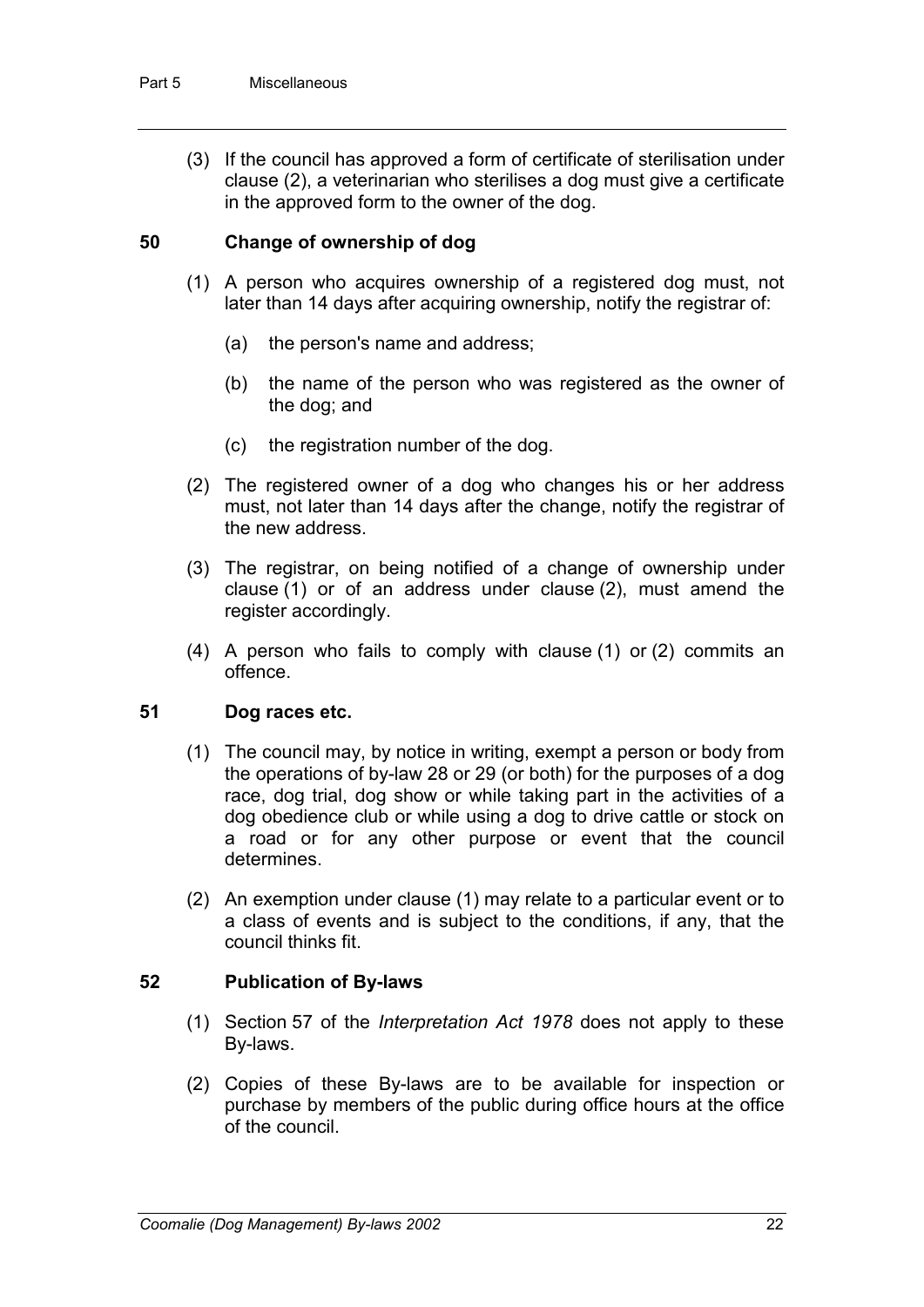# **Schedule 1**

by-law 6

| <b>JE I ENIVIIIVA I IUIVJ</b>                                                    |                                                                                                                                                                                    |  |  |  |
|----------------------------------------------------------------------------------|------------------------------------------------------------------------------------------------------------------------------------------------------------------------------------|--|--|--|
| Column 1                                                                         | Column <sub>2</sub>                                                                                                                                                                |  |  |  |
| <b>Determinations</b>                                                            | Matters to be taken into account                                                                                                                                                   |  |  |  |
| Registration                                                                     |                                                                                                                                                                                    |  |  |  |
| By-law 11(2)<br>(1)                                                              |                                                                                                                                                                                    |  |  |  |
| Application fee for registration or<br>renewal of registration                   | Fee may vary in respect of matters<br>including the following:                                                                                                                     |  |  |  |
|                                                                                  | (a)<br>the date of the application;                                                                                                                                                |  |  |  |
|                                                                                  | whether the owner presents (or<br>(b)<br>presented at the time of initial<br>registration or a subsequent<br>renewal) a certificate of<br>sterilisation in relation to the<br>dog; |  |  |  |
|                                                                                  | (c)<br>whether or not the applicant is<br>a pensioner.                                                                                                                             |  |  |  |
| (2)<br>By-law $12(3)(d)$                                                         |                                                                                                                                                                                    |  |  |  |
| Manner in which premises on which<br>the dog is usually kept are to be<br>fenced | Manner may vary by reference to the<br>size or breed or both the size and<br>breed of the dog to be registered.                                                                    |  |  |  |
| Licences                                                                         |                                                                                                                                                                                    |  |  |  |
| By-law 16<br>(1)                                                                 |                                                                                                                                                                                    |  |  |  |
| Application fee for a licence or a<br>renewal of a licence                       | Fee may vary in respect of matters<br>including the following:                                                                                                                     |  |  |  |
|                                                                                  | the date of the application; or<br>(a)                                                                                                                                             |  |  |  |
|                                                                                  | (b)<br>whether or not the applicant is<br>a pensioner.                                                                                                                             |  |  |  |

# **DETERMINATIONS**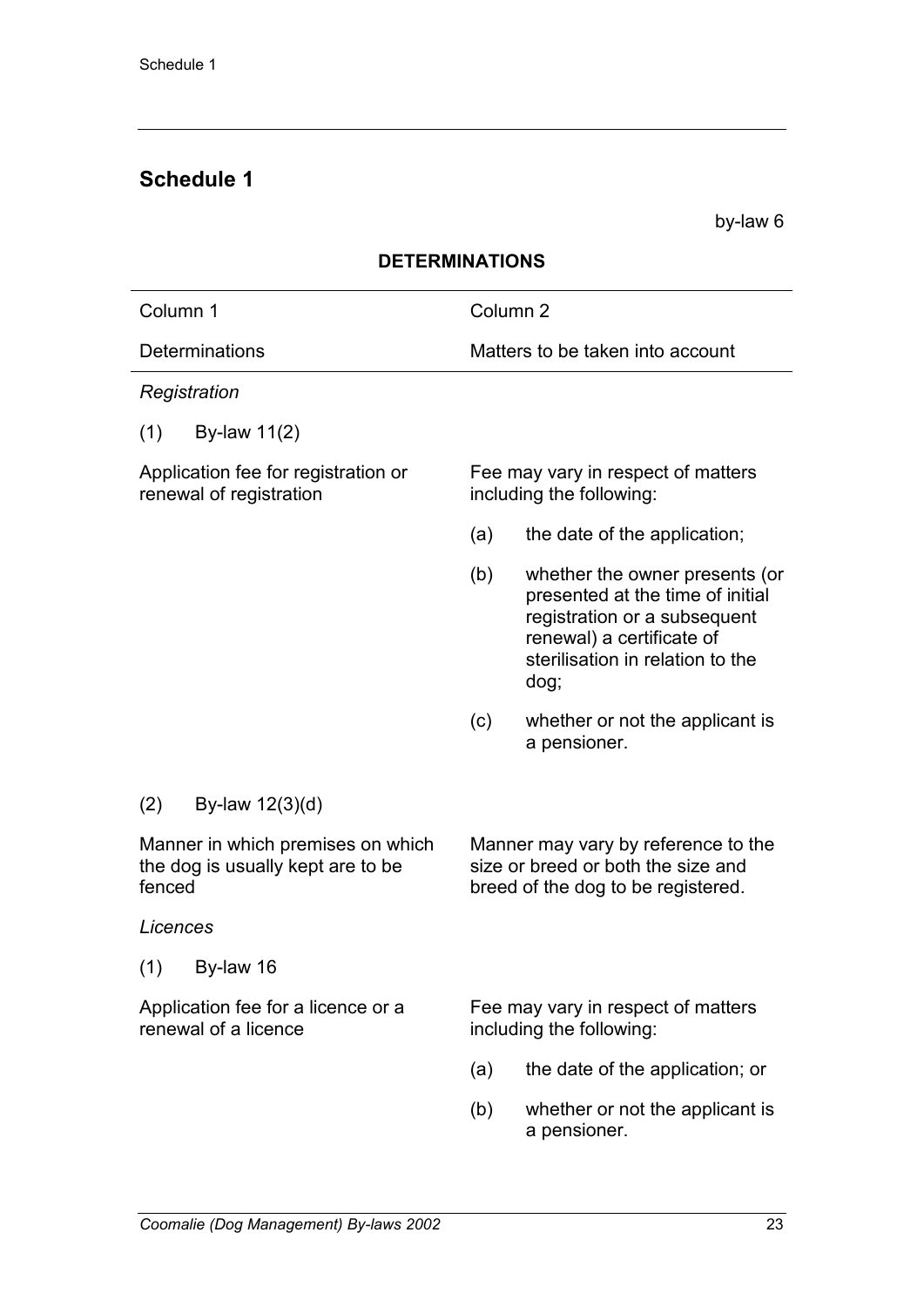# (2) By-law 17(4)

Manner in which premises are to fenced

Manner may vary by reference to the size or breed or both the size and breed of the dogs to be kept on the premises.

(3) By-law 15

Number of:

- (a) dogs; or
- (b) dogs of a class of dogs

that may be kept on premises without the licensing of the premises

Determinations may be made under both paragraphs (a) and (b) and different determinations may be made in respect of different areas within the council area

### *Maintenance and Release Fees*

By-law 45(1)(c)

Daily fee to be paid in relation to the maintenance of a dog in a pound

Fee to be paid on the release of a dog from a pound

*Destruction of Impounded Dogs*

By-law 47(2)

Number of days or hours on the expiry of which the pound supervisor may arrange for the destruction of a dog

# *Other Determinations*

The conditions not otherwise specifically dealt with in these By-laws on which the council will grant licences or registrations.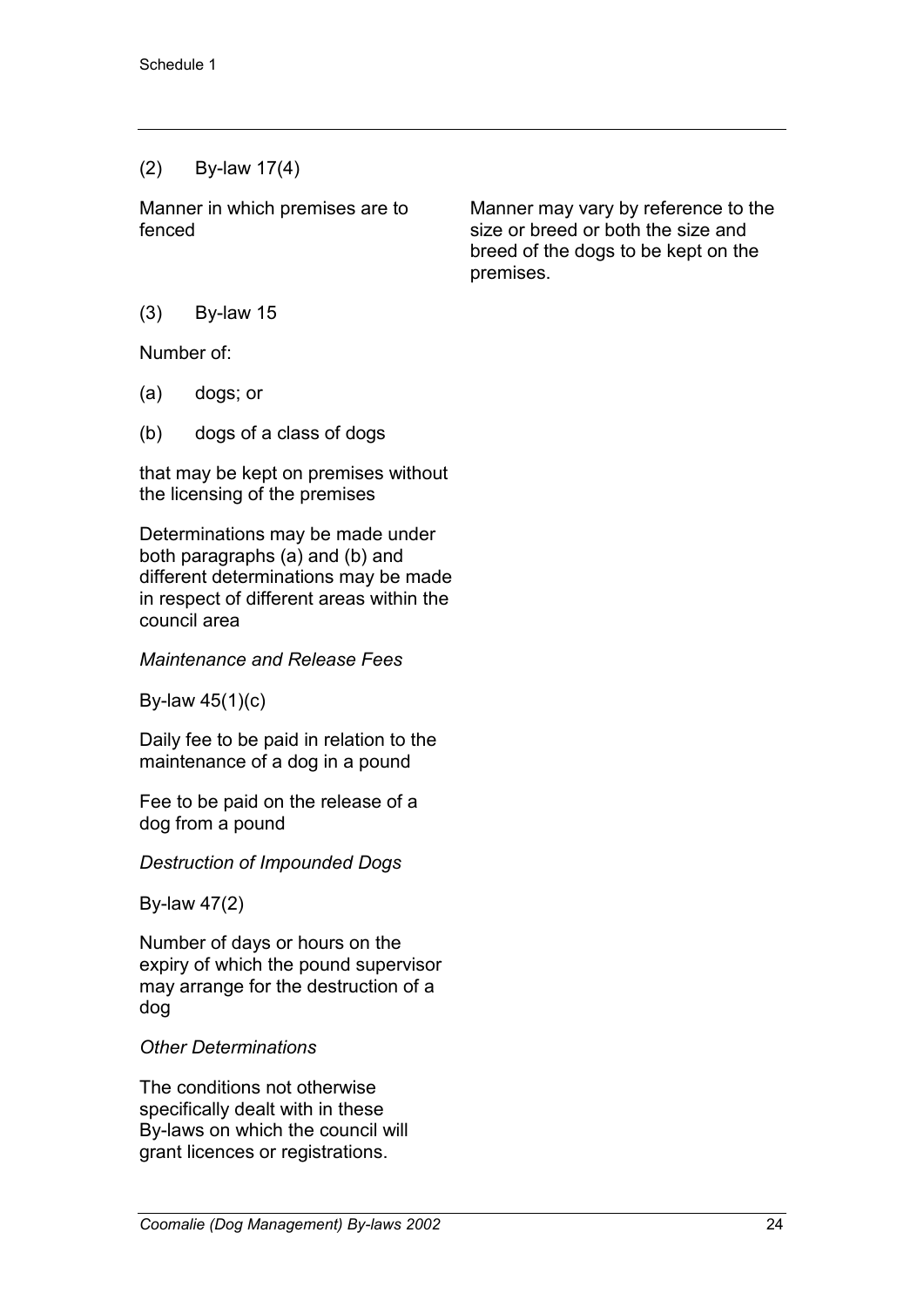# **Schedule 2**

by-law 23

### *Local Government Act 2008*

*Coomalie (Dog Management) By-laws 2002*

### **NOTICE OF INFRINGEMENT**

#### **COOMALIE COMMUNITY GOVERNMENT COUNCIL**

To: D.O.B.:

*(name of alleged offender)*

of:

*(address of alleged offender)*

| It is alleged that at |         | at | am/pm on | 20     |
|-----------------------|---------|----|----------|--------|
|                       | (place) |    | (ime)    | (date) |

you committed an offence as indicated below against the *Coomalie (Dog Management) By-laws 2002*:

By-law:

Offence:

*(nature of offence)*

Amount: \$

In pursuance of by-law 23 of the *Coomalie (Dog Management) By-laws 2002* you may pay to the council, instead of the penalty by which the offence is otherwise punishable, the amount shown above to the person at the address shown on the reverse of this notice, not later than 14 days after the date of service of this notice, in order to avoid prosecution.

Dated 20 .

Authorised person

#### **THIS NOTICE MUST ACCOMPANY PAYMENT**

#### **PLEASE SEE REVERSE FOR IMPORTANT INFORMATION ABOUT THIS NOTICE**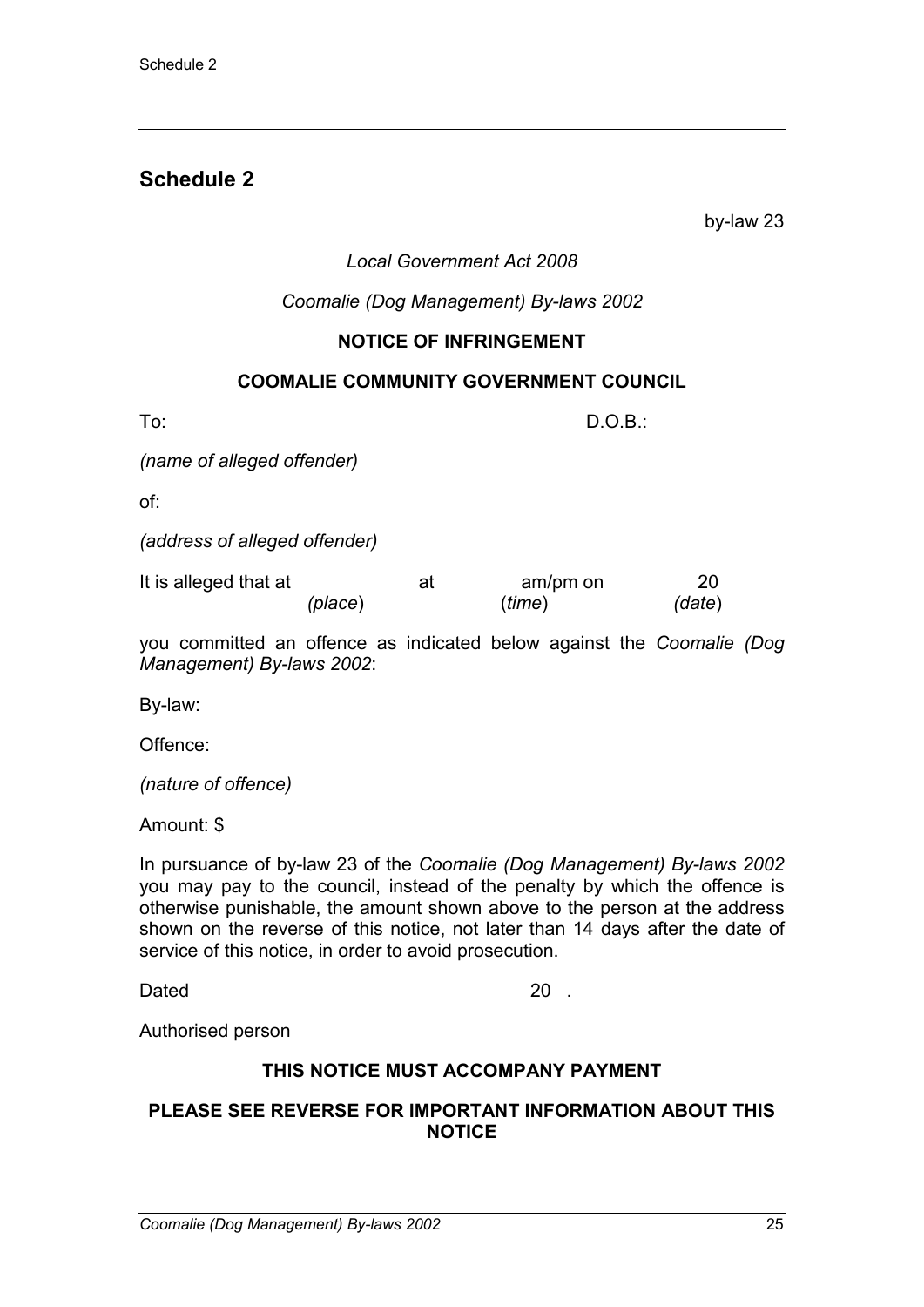### *(Reverse side of form)*

**If you wish to pay the amount shown on the front of this notice, complete the following and return it and the amount in person or by post to the clerk or cashier (see addresses and payment options below). On payment, you will not be liable for a penalty or costs for this offence. Payment in full must be made within 14 days after this notice is served on you and must be accompanied by this notice.**

I, of

tender the amount shown on the front of this notice, being assured that on payment of that amount no further action will be taken by the Coomalie Community Government Council for this offence.

Signed: Date: 20 .

**If you wish to be dealt with by a court in relation to this offence, do not pay the amount shown on the front of this notice but complete the following and return it in person to the Clerk or by post to the Clerk (see addresses below). A summons may then be issued requiring you to appear before the Local Court to be dealt with in relation to this offence.**

I, of

wish to be dealt with by a court in relation to this offence and, for that reason, have not paid the amount shown on the front of this notice.

Signed: Date: 20 .

#### **Addresses:**

- in person To the Cashier Coomalie Community Government Council 141 Cameron Road BATCHELOR NT 0845
- by post To the Clerk Coomalie Community Government Council PO Box 20 BATCHELOR NT 0845

**If you do nothing in response to this notice, one of the following may happen.**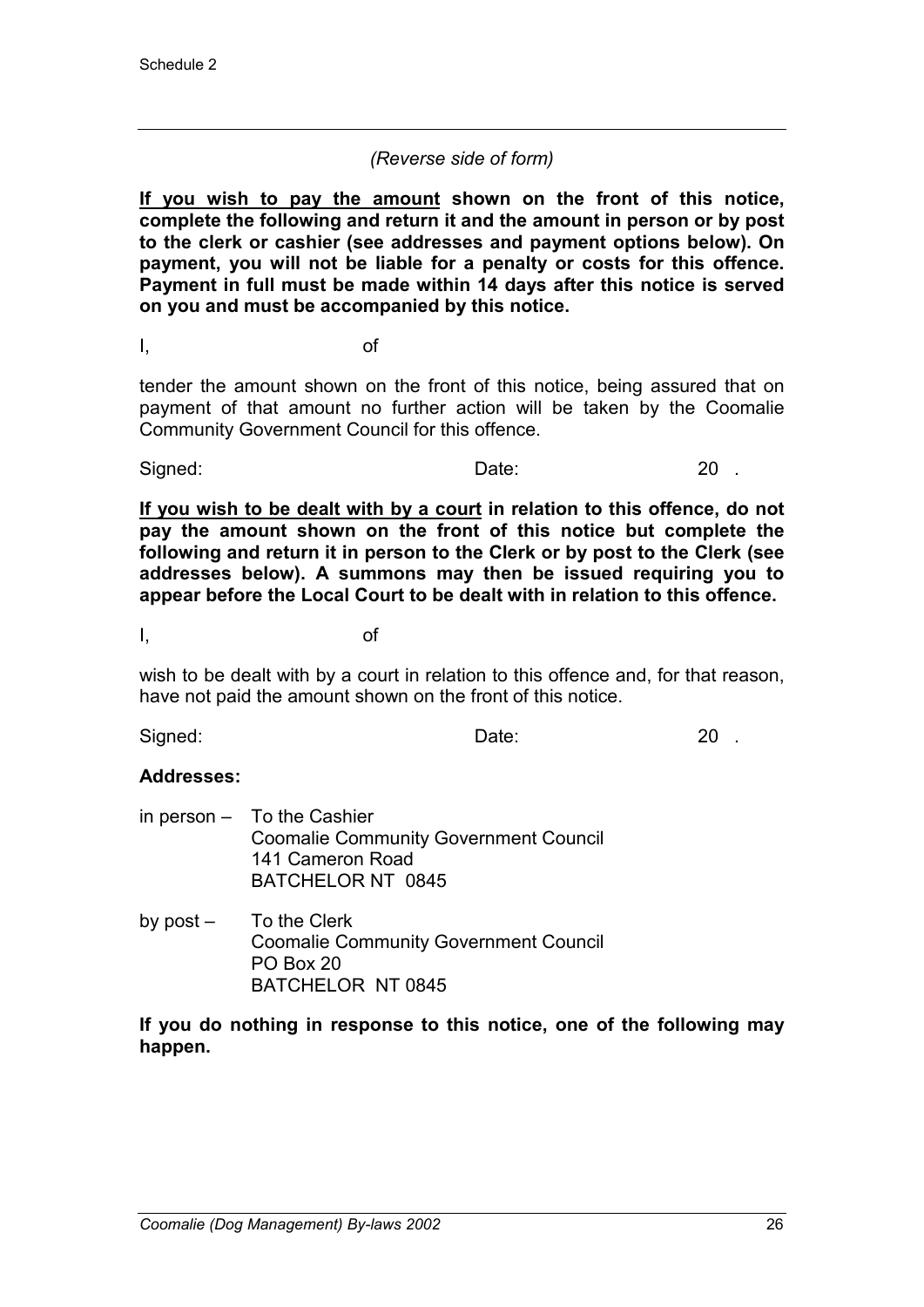### **EITHER**

**A courtesy letter may be sent to you giving you a further 28 days from the date of the letter in which to pay the amount shown on the front of this notice. If you do not respond to the courtesy letter, a summons may be issued requiring you to appear before the Local Court to be dealt with in relation to this offence.**

### **OR**

**You may not be given further time for payment. Instead, a summons may be issued requiring you to appear before the Local Court to be dealt with in relation to this offence.**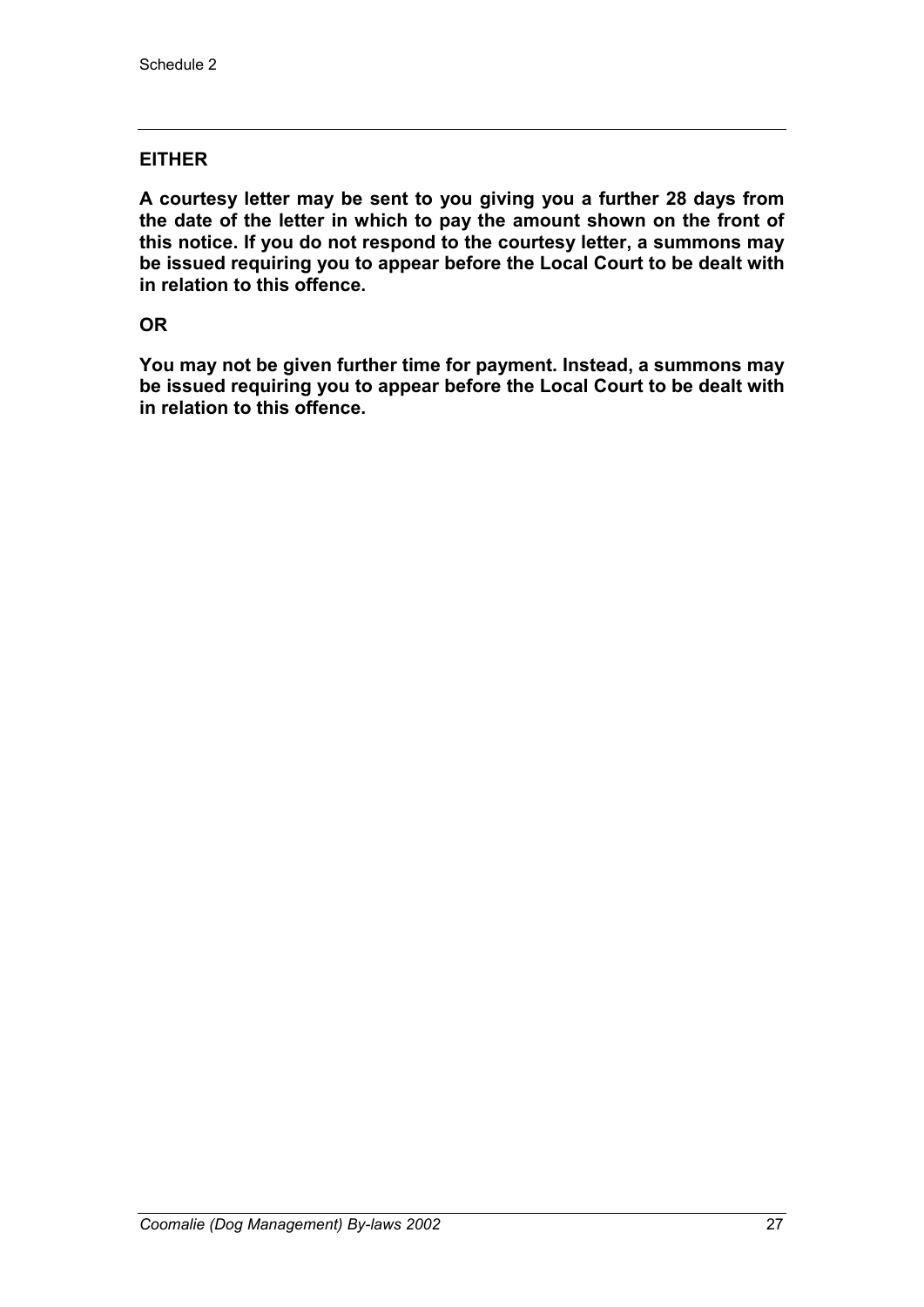# **Schedule 3**

by-law 23

| Column 1<br>By-law | Column <sub>2</sub><br>Amount<br>\$ |
|--------------------|-------------------------------------|
| 26(1)              | 100                                 |
| 29(1)              | 100                                 |
| 30(1)              | 100                                 |
| 31                 | 100                                 |
| 32(1)(a)           | 100                                 |
| 32(1)(b)           | 250                                 |
| 33                 | 100                                 |
| 34(1)              | 100                                 |